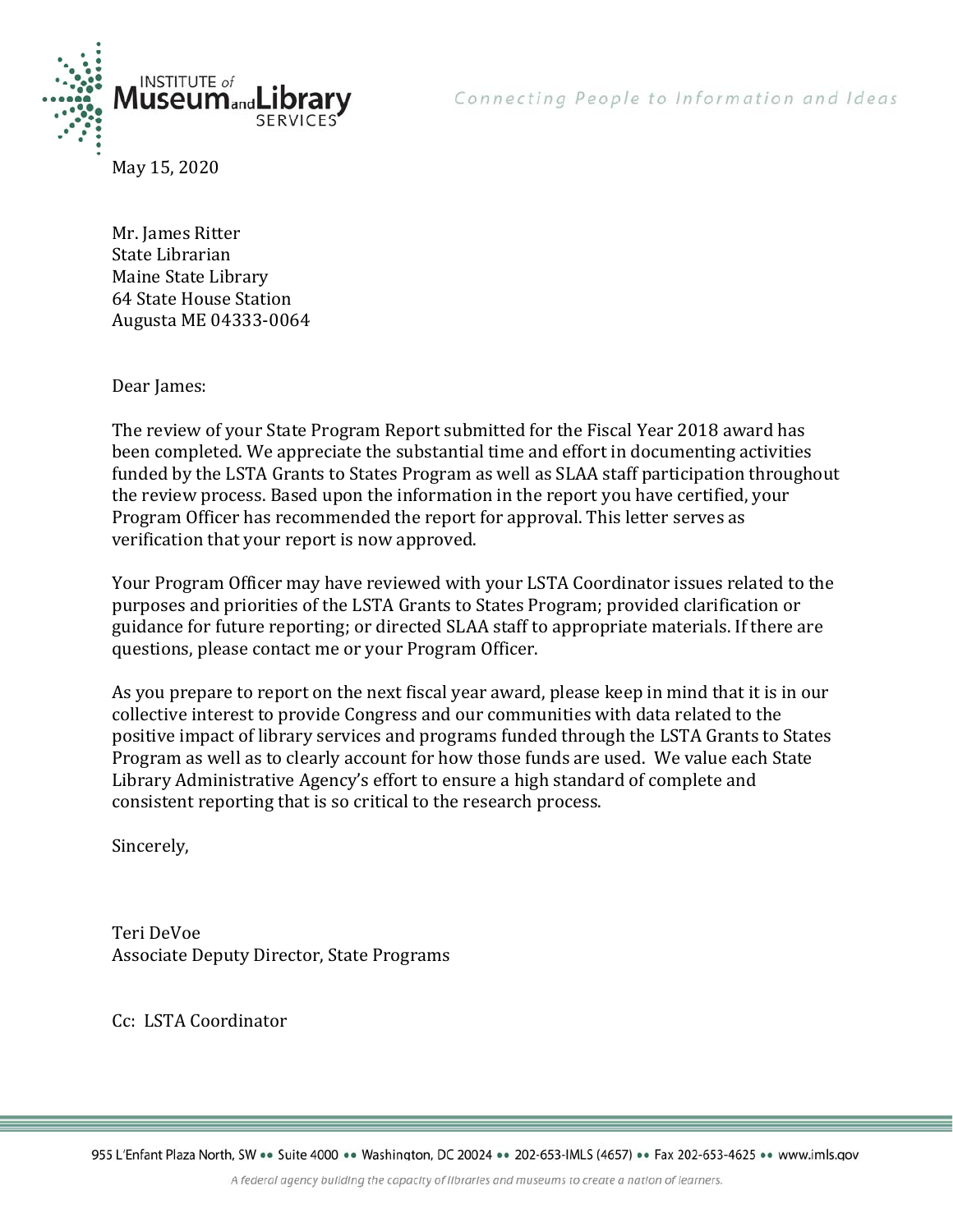### **Print Report**

### **Final Financial Status Report**

### **General Information**

Federal Grant or Other Identifying Number Assigned By Federal Agency: LS-00-18-0020-18 Total Federal Funds Authorized for This Funding Period: \$ 1,187,054.00 Recipient Account Number or Identifying Number: 94Q-0217-33 Report Basis: Accrual

**Funding Grant Period of Performance**

Start Date: 10/01/2017

End Date: 09/30/2019

### **Period Covered by This Report**

Start Date: 10/01/2017

End Date: 09/30/2019

Total SLAA funds expended to meet the purposes of LSTA, including the Five-Year-Plan (MOE): \$ 2,984,911.87 Minimum MOE Required: \$ 2,839,113.65

MATCH-State funds expended specifically on the Five-Year Plan: \$ 1,082,107.02 MATCH-Other funds expended specifically on the Five-Year Plan: \$ 0.00 Total Match: \$ 1,082,107.02 Minimum Match Required: \$ 611,512.67 All other recipient outlays not previously reported: \$ 0.00

Total unliquidated obligations (expected to clear by Dec. 30 or later IMLS-approved date): \$ 0.00 Unobligated balance of Federal funds (these funds to be deobligated): \$ 0.00 Federal share of net outlays: \$ 1,187,054.00

### **LSTA Administrative Costs**

Allowed: \$47,482.16 Actual: \$47,482.16 Difference: \$0.00 IMLS-approved date unliquidated obligations are expected to clear:

**Name of Authorized Certifying Official:** James Ritter **Title of Authorized Certifying Official:** State Librarian **Signature of Authorized Certifying Official:** James Ritter **Phone Number of Authorized Certifying Official:** 207-287-5604 **Email of Authorized Certifying Official:** james.ritter@maine.gov **Report Status:** Accepted **Date Report Certified:** 04/01/2020 **Agency DUNS:** 002491384 **Agency EIN:** 01-6000001 **Agency Name:** Maine State Library

### **Administrative Project**

**General Information** Fiscal Year: 2018 State: ME Status: Accepted

Title: LSTA State Projects Administration

Abstract: Financial Administration of the LSTA funds is done by the Department of Administrative & Financial Services (DAFS), the organization that coordinates most central services for departments within Maine State Government. The DAFS service bureaus seek to work in partnership with other state agencies, including the Maine State Library, to provide quality services and to establish processes that ensure accountability in the state's financial performance. The following information is from the State of Maine Administrative and Accounting Manual, Section 50.20.60.: "The Statewide Central Services Cost Allocation Plan (STACAP) is used to identify and assign central services costs. Most government units provide certain services such as accounting, computing, payroll, service, motor transport, etc. to operating agencies on a centralized basis. Since federally supported awards are performed within the individual operating agencies, a process is necessary to identify these central service costs and assign them to benefiting activities on reasonable and consistent bases. The federally reviewed and approved, statewide, central service cost allocation plan (STACAP) provides that process. Administrative coordination with this department is done by the Director of Library Development and LSTA Coordinator. STACAP is calculated at 4% for LSTA expenses. Intent: Administer the LSTA Program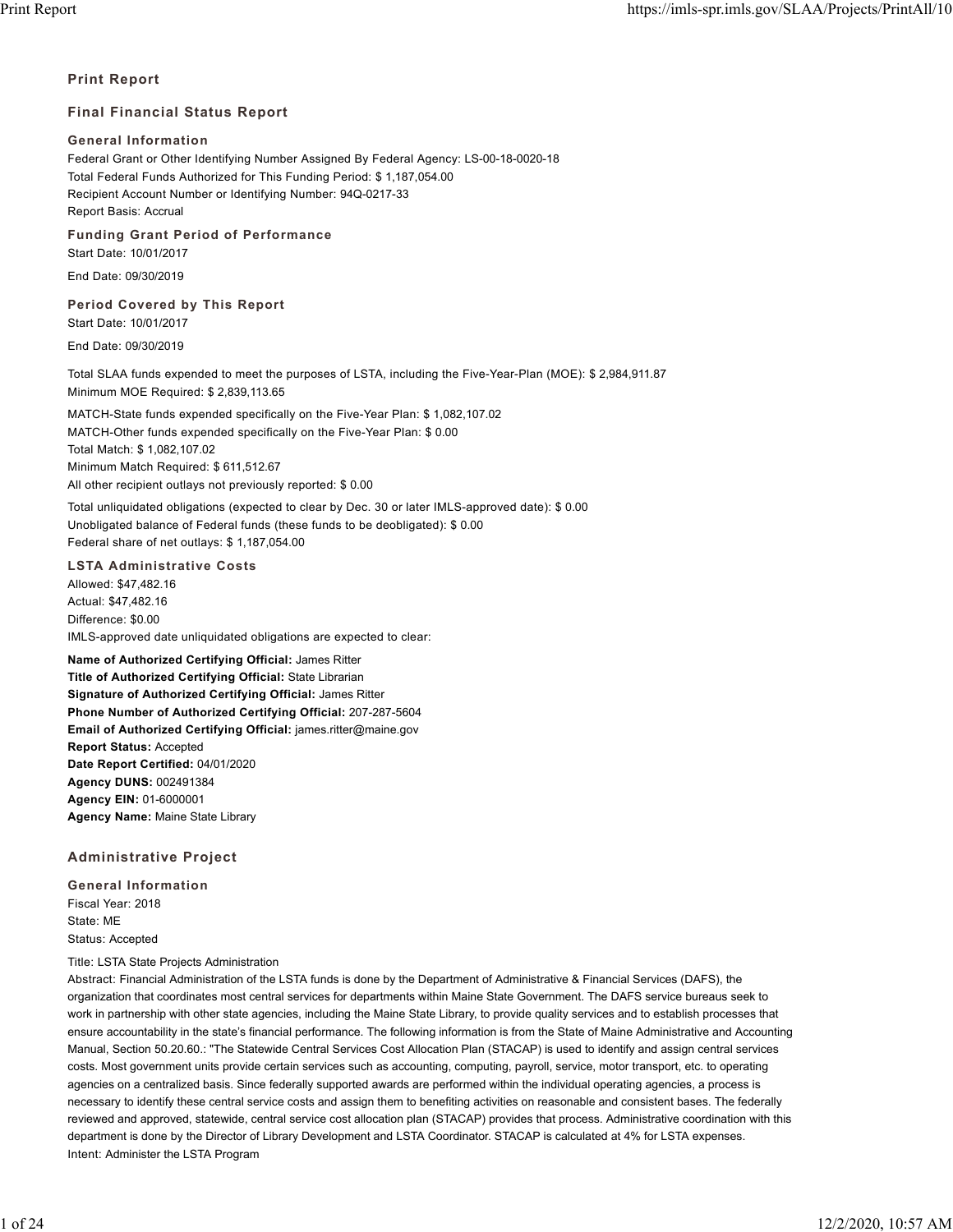Grantee: Maine State Library Start Date: 10/01/2017 End Date: 09/30/2019

**Budget Information**

|                                   |                                         | LSTA        | <b>MATCH-State</b> | <b>MATCH-Other</b>                                                                               | Total       |  |
|-----------------------------------|-----------------------------------------|-------------|--------------------|--------------------------------------------------------------------------------------------------|-------------|--|
| Salaries/Wages/Benefits           |                                         | \$0.00      | \$0.00             | \$0.00                                                                                           | \$0.00      |  |
| Description                       |                                         |             |                    |                                                                                                  |             |  |
| <b>Consultant Fees</b>            |                                         | \$0.00      | \$0.00             | \$0.00                                                                                           | \$0.00      |  |
| Description                       |                                         |             |                    |                                                                                                  |             |  |
| Travel                            |                                         | \$0.00      | \$0.00             | \$0.00                                                                                           | \$0.00      |  |
| Description                       |                                         |             |                    |                                                                                                  |             |  |
| <b>Supplies/Materials</b>         |                                         | \$0.00      | \$0.00             | \$0.00                                                                                           | \$0.00      |  |
| Description                       |                                         |             |                    |                                                                                                  |             |  |
| Equipment                         |                                         | \$0.00      | \$0.00             | \$0.00                                                                                           | \$0.00      |  |
| Description                       |                                         |             |                    |                                                                                                  |             |  |
| <b>Services</b>                   |                                         | \$0.00      | \$0.00             | \$0.00                                                                                           | \$0.00      |  |
| Description                       |                                         |             |                    |                                                                                                  |             |  |
| <b>Other Operational Expenses</b> |                                         | \$47,482.16 | \$0.00             | \$0.00                                                                                           | \$47,482.16 |  |
| Description                       |                                         |             |                    | STACAP amounts to \$39,150.59. Administrative costs of an additional \$8331.58 are for telephone |             |  |
|                                   | services for federally funded programs. |             |                    |                                                                                                  |             |  |
| Totals:                           |                                         | \$47,482.16 | \$0.00             | \$0.00                                                                                           | \$47,482.16 |  |

### **Projects**

**Project Information** Fiscal Year: 2018 State: ME Version: 2 SPR Project Code: 2018-ME-81576

Title: Books by Mail State Project Code: 1719 Start Date: 10/01/2017 End Date: 09/30/2019 Status: Accepted

Abstract: The Books by Mail (BBM) program is part of the Maine State Library's Outreach Services. This service helps to meet the library needs of citizens in our large rural state (33,125 square miles with an estimated population of 1,331,479) who live in towns without local libraries or in towns with public libraries open less than 12 hours a week. Services are also for the homebound.

Program Eligibility—Patrons requiring homebound services are eligible to have return postage paid.

Homebound status is defined as a need to receive library materials by mail due to a physical inability to use local library services. To be eligible applicants must have a doctor, nurse, social worker, counselor, teacher, librarian, or other qualified person sign a Certification of Eligibility on the application for services form. For participants for the unserved or underserved communities, the residents pay return postage. Maine residents that have no town library, or who don't pay for library services at a nearby town, or who reside in towns where the library is open less than 12 hours a week are eligible to apply. Every effort is made to encourage local libraries to work with neighboring communities to provide library service to keep Books by Mail for the truly unserved and underserved.

State Goal: Provide and improve library services to individuals with disabilities; and to Maine residents, including children, living in underserved areas and rural areas.

#### **Project Director**

Director Name: Chris Boynton; Director Phone: 207-287-5650; Director Email: chris.boynton@maine.gov

### **Grantee Information**

Grantee: Maine State Library

### **Additional Materials**

https://www.maine.gov/msl/outreach/booksbymail/ **Budgets**

|                                |                                                                                                                      | <b>LSTA</b>  | <b>MATCH-State</b> | <b>MATCH-Other</b> | Total        |
|--------------------------------|----------------------------------------------------------------------------------------------------------------------|--------------|--------------------|--------------------|--------------|
| <b>Salaries/Wages/Benefits</b> |                                                                                                                      | \$121.662.98 | \$83.067.95        | \$0.00             | \$204.730.93 |
| Description                    | LSTA Salary/wages/benefits are for 3.17 FTE federal employees. Match is salary from a state funded employee who also |              |                    |                    |              |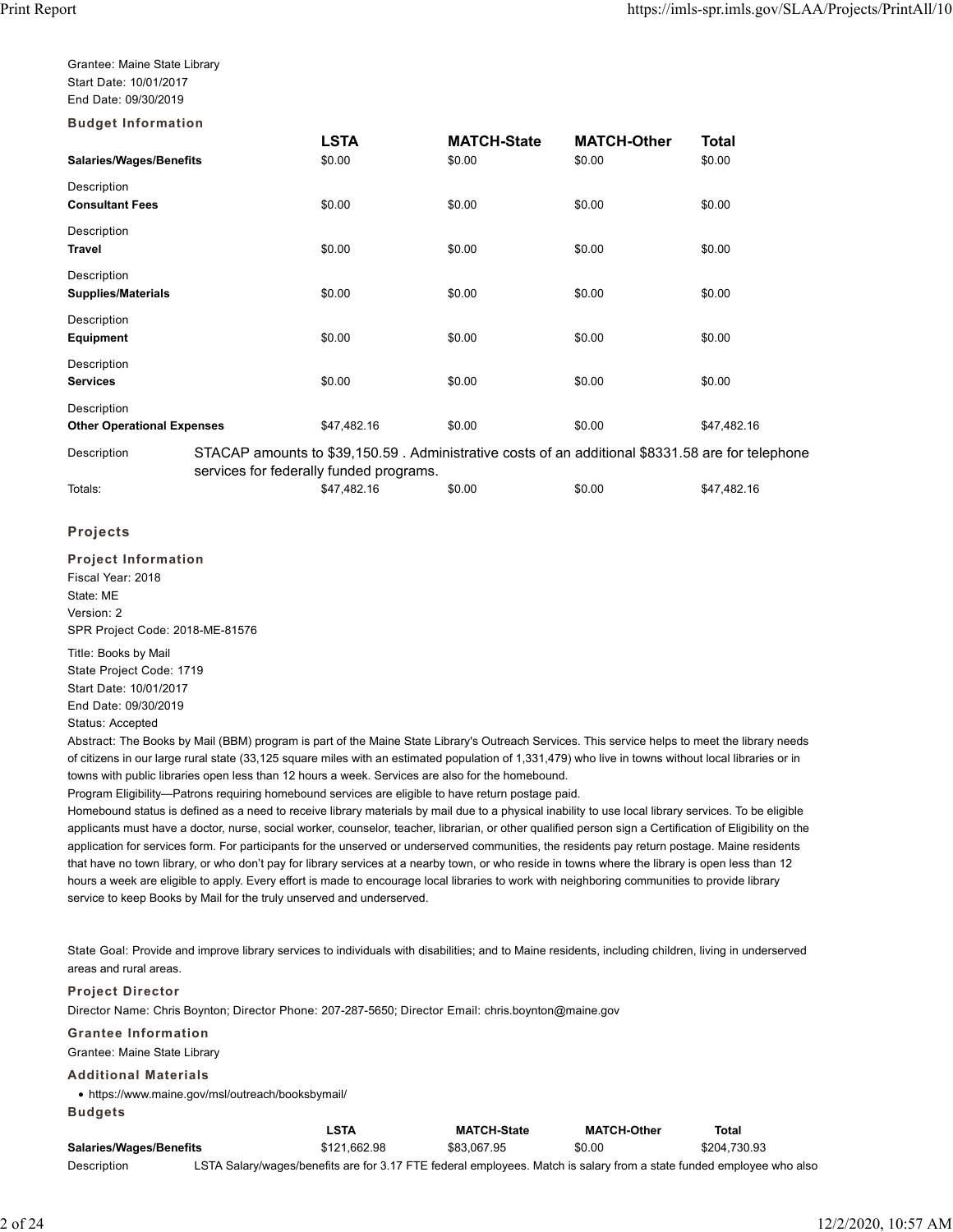| works part-time on the project.   |                                                                                                                       |                                                                                                                             |             |        |              |  |
|-----------------------------------|-----------------------------------------------------------------------------------------------------------------------|-----------------------------------------------------------------------------------------------------------------------------|-------------|--------|--------------|--|
| <b>Consultant Fees</b>            |                                                                                                                       | \$0.00                                                                                                                      | \$0.00      | \$0.00 | \$0.00       |  |
| Description                       | No consultant fees.                                                                                                   |                                                                                                                             |             |        |              |  |
| <b>Travel</b>                     |                                                                                                                       | \$0.00                                                                                                                      | \$0.00      | \$0.00 | \$0.00       |  |
| Description                       |                                                                                                                       |                                                                                                                             |             |        |              |  |
| <b>Supplies/Materials</b>         |                                                                                                                       | \$7.748.10                                                                                                                  | \$0.00      | \$0.00 | \$7.748.10   |  |
| Description                       |                                                                                                                       | Postage costs of \$8488.85 make up the majority of costs for this project. The balance covers printing supplies for mailing |             |        |              |  |
|                                   | labels and office supplies.                                                                                           |                                                                                                                             |             |        |              |  |
| Equipment                         |                                                                                                                       | \$0.00                                                                                                                      | \$0.00      | \$0.00 | \$0.00       |  |
| Description                       | No equipment.                                                                                                         |                                                                                                                             |             |        |              |  |
| <b>Services</b>                   |                                                                                                                       | \$12.922.58                                                                                                                 | \$0.00      | \$0.00 | \$12,922.58  |  |
| Description                       | Costs for services provided by the Office of Information Technology (OIT) for 3 FTE computer, email, network storage, |                                                                                                                             |             |        |              |  |
|                                   | Office 365 connections and support                                                                                    |                                                                                                                             |             |        |              |  |
| <b>Other Operational Expenses</b> |                                                                                                                       | \$0.00                                                                                                                      | \$0.00      | \$0.00 | \$0.00       |  |
| Description                       |                                                                                                                       |                                                                                                                             |             |        |              |  |
| Totals:                           |                                                                                                                       | \$142,333.66                                                                                                                | \$83,067.95 | \$0.00 | \$225,401.61 |  |
| Intent                            |                                                                                                                       |                                                                                                                             |             |        |              |  |

Improve users' general knowledge and skills.

- Education
- Literacy

**Project Activities**

### **Activity Details**

**Title:** Lending books to Maine citizens who are disabled, homebound or without access to a library **Abstract:**

Eligible Maine residents can borrow books from the Maine State Library via the Books by Mail program. Patrons who do not have Internet access may make selections from paper catalogs. These are mailed to patrons upon request. Patrons who have the capacity to go online can request and renew materials via email or via an online public access catalog that is part of a statewide consortium. Users can request anything available from the shared database through the OPAC. A formal reader advisory service also allows users to request a specialized recommended reading list. Users can use either a paper or online form. Since Books by Mail patrons have a Maine State Library card, they are eligible for electronic resources such as the MARVEL databases and the Maine InfoNet Download Library (downloadable e‐books and audiobooks). A summer reading program is conducted for the benefit of children enrolled in the Books by Mail program. The Maine State Library pays postage to and from for the homebound patrons. All others pay return postage only. A Maine State Library toll free phone number is provided to users.

**Intent:** Improve users' general knowledge and skills.

**Activity:** Content **Mode:** Lending **Format:** Combined physical & digital

**Total number of items circulated:** 6,657

**Average number of items circulated / month:** 555

**Total number of ILL transactions:** 0

**Average number of ILL transactions / month:** 0

**Partner Information** Please identify the area(s) in which your partner organization(s) operates.

**Libraries:** No **Historical Societies or Organizations:** No **Museums:** No **Archives:** No **Cultural Heritage Organization Multi-type:** No **Preschools:** No **Schools:** No **Adult Education:** No **Human Service Organizations:** No **Other:** Yes

Please identify the legal type of the partner organization(s) for this project.

**Federal Government:** No **State Government:** No **Local Government:** No **School District:** No **Non-Profit:** No **Private Sector:** No **Tribe:** No **Is the activity directed at the library workforce:** No

**For a targeted group or for the general population:** General **Geographic community of the targeted group:** Rural **For what age groups:** All Ages,

**Is the activity state-wide:** Yes

**Specific Locations:** No

**Institution Types**

**Public Libraries:** 0, **Academic Libraries:** 0, **SLAA:** 0, **Consortia:** 0, **Special Libraries:** 0, **School Libraries:** 0, **Other:** 0

**Total number of survey responses:** 0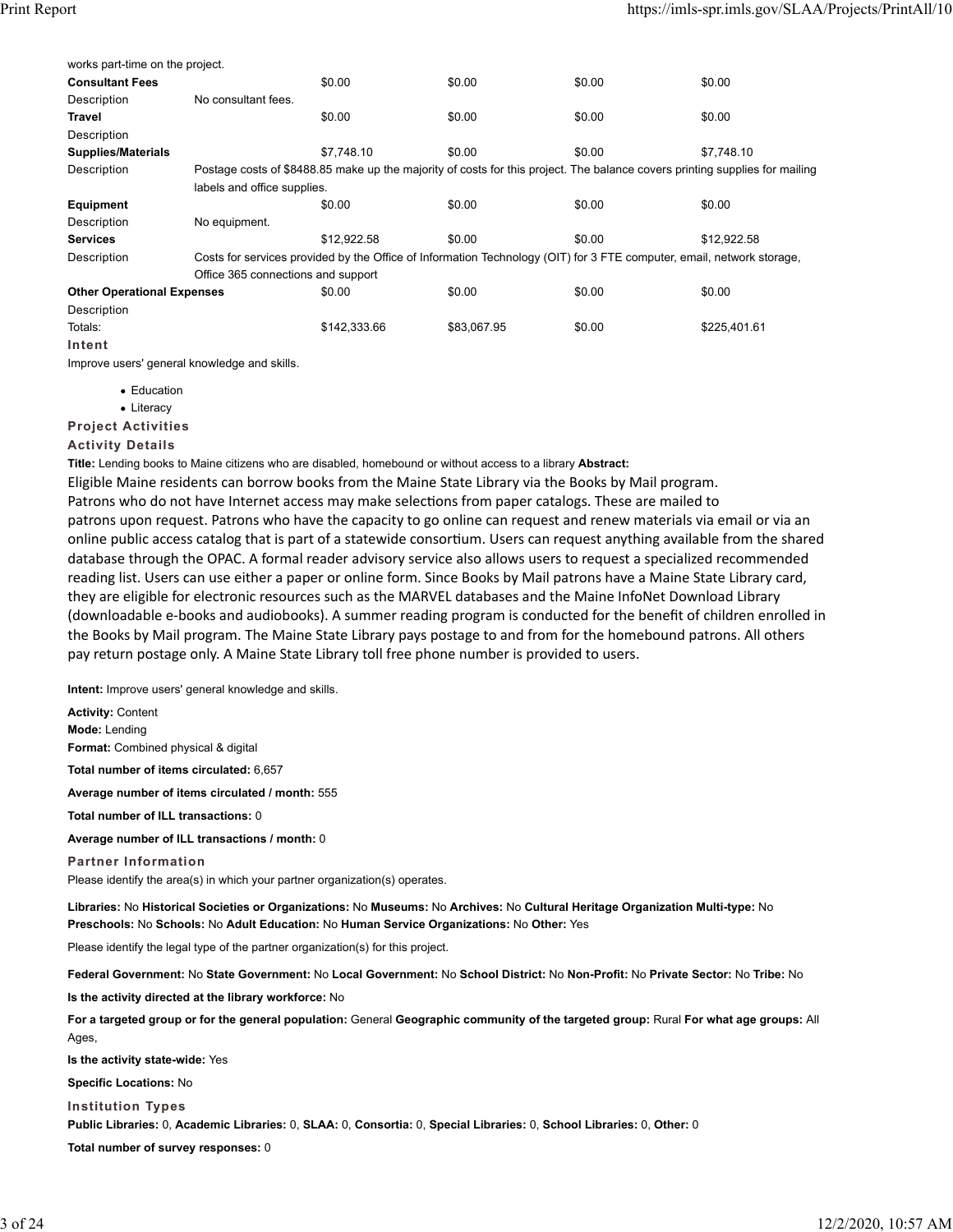### **Project Outcomes**

# **List any important outcomes or findings not previously reported:**

Some outputs have changed since last year. This program served 324 residents this year who cannot access library services due to limited local library service in this reporting period. The Books by Mail program has a total of 3504 registered users (2391 adults and 1113 K-12 juveniles). There are also 190 registered homebound users in the program. This number has increased slightly from last year.

# **Please briefly describe the importance of these outcomes and findings for future program planning:**

With only 10% of registered BBM patrons using the service we still need to assess the impact of the Download Library although our systems make it difficult to track that number. Homebound users vary as that status is constantly changing as local libraries develop their own homebound services and as some patrons get well enough to get to their local library. Homebound users make up just 5% of the program. We are currently tracking usage by zip code/county to further promote in areas where there is low usage.

# **Explain one or two of the most significant lessons learned for others wanting to adopt any facets of this project:**

This program is highly valued by those who need it but an almost insignificant number from the overall Maine population. We estimate that there are 198 towns without libraries or full library service and that marketing of this program should be done via town offices in those locations without libraries. New standards will push more libraries to be open the minimum hours (12) to expand services an all ow this program to focus on unserved towns.

**Do you anticipate continuing this project after the current reporting period ends?** Yes **Do you anticipate any change in level of effort in managing this project?** No **Do you anticipate changing the types of activities and objectives addressed by the project?** Yes Marketing to towns and the home schooling populations. **Was an evaluation conducted for this project?** No Exemplary: No

**Project Tags** Homebound

**Project Information** Fiscal Year: 2018 State: ME Version: 2 SPR Project Code: 2018-ME-81577

Title: Talking Books Plus (Large Print, Talking Books, and Descriptive Videos)

State Project Code: Start Date: 10/01/2017

End Date: 09/30/2019

Status: Accepted

Abstract: The purpose of the Maine State Library's Talking Books Plus program is to provide free services to Maine residents of any age who are unable to read traditional print materials. The Maine State Library's Talking BooksPlus program has three components:

1. **Large Print Books:** The program purpose is to directly or through public libraries meet the informational and recreational needs of residents ofMaine who are certified as being blind, visually impaired, or physically handicapped.

2. **Talking Books and Descriptive Video:** The program purpose is to act as Maine's regional library for the National Library Services for the Blind and Physically Handicapped (NLS) providing talking books statewide and providing descriptive videos to individually enrolled patrons.

3. **Recorded Books:** Recording of Maine materials not recorded by the Library of Congress. This program provides specific Maine materials in the state and nationally.

State Goal: Provide and improve library services to individuals with disabilities; and to Maine residents, including children, living in underserved areas and rural areas.

### **Project Director**

Director Name: Chris Boynton; Director Phone: 207-287-5650; Director Email: chris.boynton@maine.gov

# **Grantee Information**

Grantee: Maine State Library

# **Additional Materials**

http://www.maine.gov/msl/outreach/lbph/index.shtml

# **Budgets**

|                           |                    | <b>LSTA</b>  | <b>MATCH-State</b>                                                                                                            | <b>MATCH-Other</b> | Total                                                                                                                       |
|---------------------------|--------------------|--------------|-------------------------------------------------------------------------------------------------------------------------------|--------------------|-----------------------------------------------------------------------------------------------------------------------------|
| Salaries/Wages/Benefits   |                    | \$161.524.75 | \$60.871.71                                                                                                                   | \$0.00             | \$222,396.46                                                                                                                |
| Description               |                    |              | Salary and wages are for 3.167 FTE for LSTA. State salary match includes part-time work by 3 employees.                       |                    |                                                                                                                             |
| <b>Consultant Fees</b>    |                    | \$0.00       | \$0.00                                                                                                                        | \$0.00             | \$0.00                                                                                                                      |
| Description               | No consultant fees |              |                                                                                                                               |                    |                                                                                                                             |
| <b>Travel</b>             |                    | \$2,903.16   | \$0.00                                                                                                                        | \$0.00             | \$2,903.16                                                                                                                  |
| Description               | meetings.          |              | Travel for 2 Talking Books staff to go to NLS conference out of state. Also included is rental of state vehicle for statewide |                    |                                                                                                                             |
| <b>Supplies/Materials</b> |                    | \$6.188.06   | \$0.00                                                                                                                        | \$0.00             | \$6.188.06                                                                                                                  |
| Description               |                    |              |                                                                                                                               |                    | \$2986.75 was for Braille and Large print books. \$2000 for ReadSpeaker software for MSL website The balance was for office |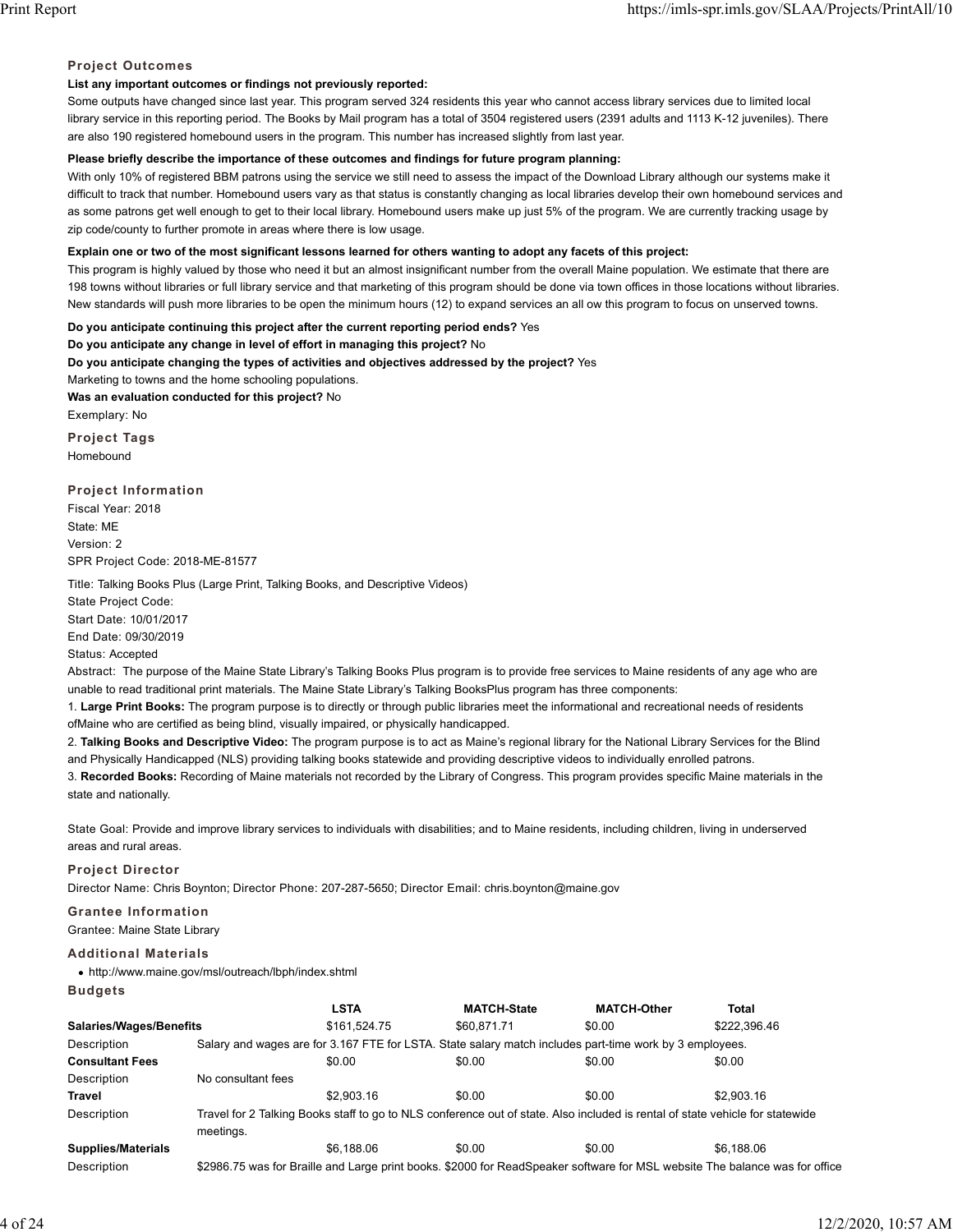| supplies and mailing materials.   |               |                                                      |             |                                                                                                                           |              |
|-----------------------------------|---------------|------------------------------------------------------|-------------|---------------------------------------------------------------------------------------------------------------------------|--------------|
| Equipment                         |               | \$0.00                                               | \$0.00      | \$0.00                                                                                                                    | \$0.00       |
| Description                       | No equipment. |                                                      |             |                                                                                                                           |              |
| <b>Services</b>                   |               | \$31.967.86                                          | \$0.00      | \$0.00                                                                                                                    | \$31.967.86  |
| Description                       |               |                                                      |             | \$10,304.64 was for ARSD services for the CUL catalog and circulation system. \$9,774.32 was for services to Data         |              |
|                                   |               |                                                      |             | Management for transition to NLS WebReads system. Remainder was for printing of forms for the Talking Books service.      |              |
|                                   |               |                                                      |             | \$11,828.90 is for the cost of services provided by the Office of Information Technology (OIT) for 3 FTE computer, email, |              |
|                                   |               | network storage, Office 365 connections and support. |             |                                                                                                                           |              |
| <b>Other Operational Expenses</b> |               | \$0.00                                               | \$0.00      | \$0.00                                                                                                                    | \$0.00       |
| Description                       |               |                                                      |             |                                                                                                                           |              |
| Totals:                           |               | \$202.583.83                                         | \$60.871.71 | \$0.00                                                                                                                    | \$263.455.54 |
| Intent                            |               |                                                      |             |                                                                                                                           |              |

Improve users' ability to obtain and/or use information resources.

- Education
- Literacy

**Project Activities**

**Activity Details**

**Title:** Talking Books Plus **Abstract:**

Activities for the Talking Book Plus program include: Registering new patrons via phone; providing reader's advisory services, maintaining a patron handbook, providing a distance summer reading program to juvenile patrons, promoting the grant funded Newsline service, and working with the Maine State Division of the Blind and Maine AIM.

**Intent:** Improve users' ability to obtain and/or use information resources.

**Activity:** Content **Mode:** Lending **Format:** Physical

**Total number of items circulated:** 141,546

**Average number of items circulated / month:** 11,795

**Total number of ILL transactions:** 0

**Average number of ILL transactions / month:** 0

**Partner Information**

Please identify the area(s) in which your partner organization(s) operates.

**Libraries:** No **Historical Societies or Organizations:** No **Museums:** No **Archives:** No **Cultural Heritage Organization Multi-type:** No **Preschools:** No **Schools:** No **Adult Education:** No **Human Service Organizations:** No **Other:** No

Please identify the legal type of the partner organization(s) for this project.

**Federal Government:** No **State Government:** No **Local Government:** Yes **School District:** No **Non-Profit:** Yes **Private Sector:** No **Tribe:** No

**Is the activity directed at the library workforce:** No

**For a targeted group or for the general population:** Targeted **Geographic community of the targeted group:** Urban, Suburban, Rural **For what age groups:** All Ages,

**For what economic types:** EconomicNotApplicable **For what ethnicity types:** EthnicityNotApplicable, **Is the activity directed at families:** No **Is the activity directed at intergenerational groups:** No **Is the activity targeted at immigrants/refugees:** No **Is the activity directed at those with disabilities:** Yes **Limited functional literacy or informational skills:** No **Is the activity category not already captured:** No

**Is the activity state-wide:** Yes

**Specific Locations:** No

**Institution Types**

**Public Libraries:** 101, **Academic Libraries:** 0, **SLAA:** 1, **Consortia:** 0, **Special Libraries:** 14, **School Libraries:** 214, **Other:** 129

**Total number of survey responses:** 0

**Activity Details**

**Title:** Large Print Books **Abstract:**

Large print books are purchased and circulated to program participants as well as to public libraries, schools and retirement homes in Maine.

**Intent:** Improve users' ability to obtain and/or use information resources.

**Activity:** Content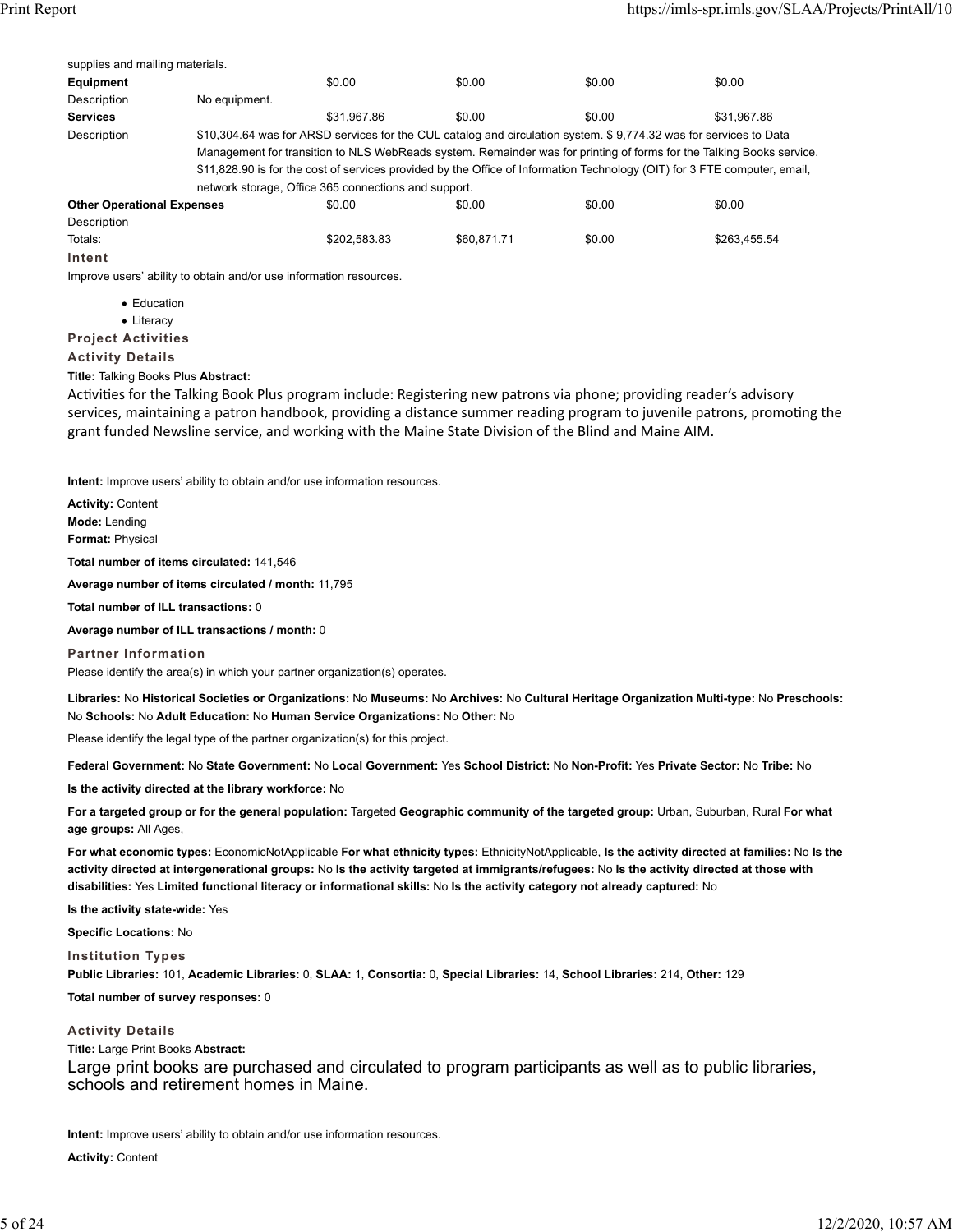**Mode:** Lending **Format:** Physical

**Total number of items circulated:** 13,759

**Average number of items circulated / month:** 1,146

**Total number of ILL transactions:** 4

**Average number of ILL transactions / month:** 0

**Partner Information**

Please identify the area(s) in which your partner organization(s) operates.

**Libraries:** No **Historical Societies or Organizations:** No **Museums:** No **Archives:** No **Cultural Heritage Organization Multi-type:** No **Preschools:** No **Schools:** No **Adult Education:** No **Human Service Organizations:** No **Other:** No

Please identify the legal type of the partner organization(s) for this project.

**Federal Government:** Yes **State Government:** Yes **Local Government:** Yes **School District:** Yes **Non-Profit:** Yes **Private Sector:** No **Tribe:** No

**Is the activity directed at the library workforce:** No

**For a targeted group or for the general population:** Targeted **Geographic community of the targeted group:** Urban, Suburban, Rural **For what age groups:** All Ages,

**For what economic types:** EconomicNotApplicable **For what ethnicity types:** EthnicityNotApplicable, **Is the activity directed at families:** No **Is the activity directed at intergenerational groups:** No **Is the activity targeted at immigrants/refugees:** No **Is the activity directed at those with disabilities:** Yes **Limited functional literacy or informational skills:** No **Is the activity category not already captured:** No

**Is the activity state-wide:** Yes

**Specific Locations:** No

**Institution Types Public Libraries:** 101, **Academic Libraries:** 0, **SLAA:** 1, **Consortia:** 0, **Special Libraries:** 14, **School Libraries:** 214, **Other:** 129

**Total number of survey responses:** 0

**Activity Details Title:** Talking Books Recording Project **Abstract:**

The Maine State Library (MSL) records Maine materials not recorded by the National Library Services for the Blind and PhysicallyHandicapped (NLS). The MSL has an onsite recording studio and a part-time librarian who manages the projects and the volunteers.

**Intent:** Improve users' ability to obtain and/or use information resources.

**Activity:** Content **Mode:** Creation **Format:** Digital

**Number of items digitized:** 3

**Number of items digitized and available to the public:** 12

**Number of physical items:** 0

**Number of open-source applications/software/systems:** 0

**Number of proprietary applications/software/systems:** 0

**Number of learning resources (e.g. toolkits, guides):** 0

**Number of plans/frameworks:** 0

**Partner Information**

Please identify the area(s) in which your partner organization(s) operates.

**Libraries:** No **Historical Societies or Organizations:** No **Museums:** No **Archives:** No **Cultural Heritage Organization Multi-type:** No **Preschools:** No **Schools:** No **Adult Education:** No **Human Service Organizations:** No **Other:** No

Please identify the legal type of the partner organization(s) for this project.

**Federal Government:** Yes **State Government:** No **Local Government:** No **School District:** No **Non-Profit:** No **Private Sector:** No **Tribe:** No

**Is the activity directed at the library workforce:** No

**For a targeted group or for the general population:** Targeted **Geographic community of the targeted group:** Urban, Suburban, Rural **For what age groups:** All Ages,

**For what economic types:** EconomicNotApplicable **For what ethnicity types:** EthnicityNotApplicable, **Is the activity directed at families:** No **Is the activity directed at intergenerational groups:** No **Is the activity targeted at immigrants/refugees:** No **Is the activity directed at those with**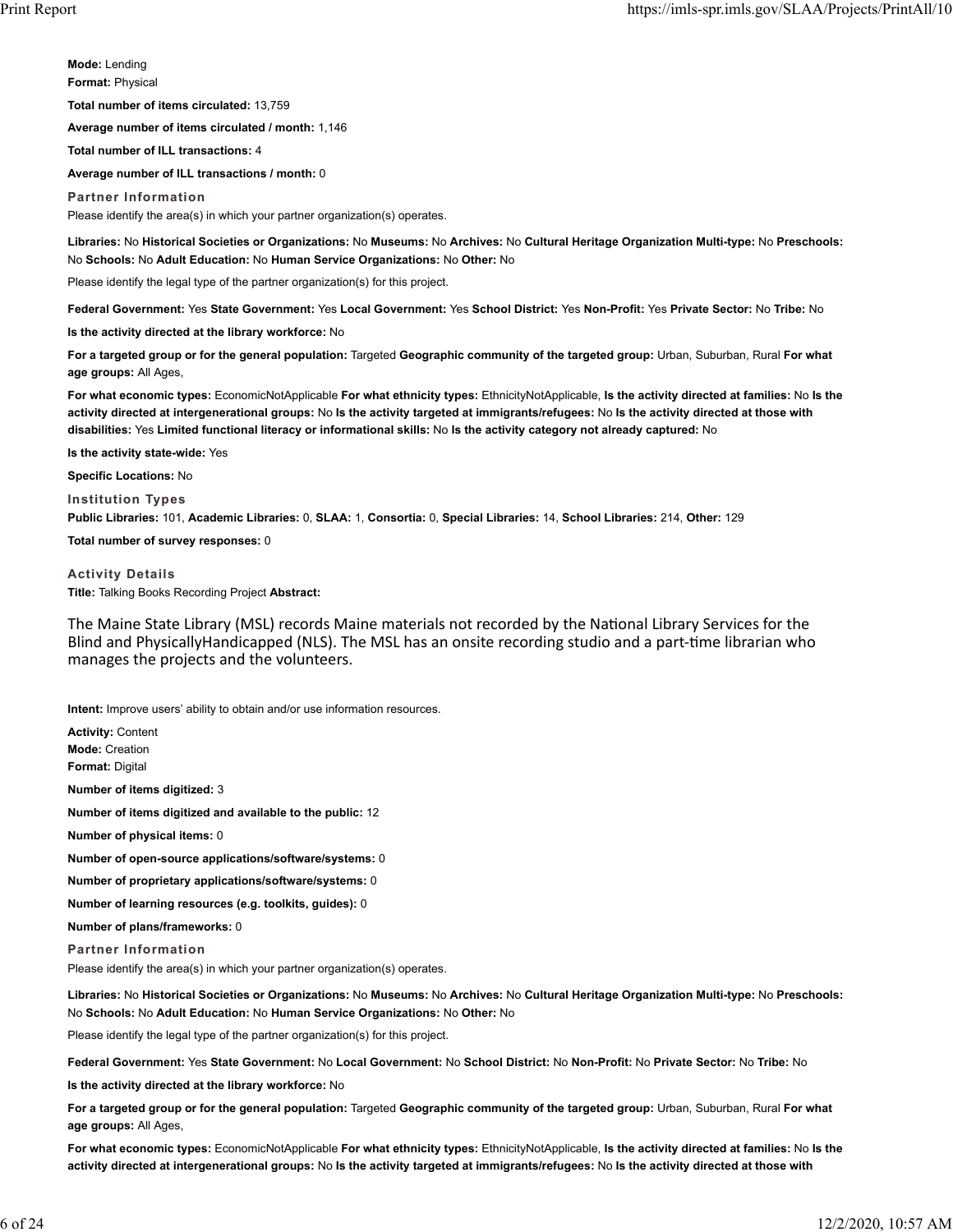**disabilities:** Yes **Limited functional literacy or informational skills:** No **Is the activity category not already captured:** No

**Is the activity state-wide:** No

**Name:** Maine State Library

64 SHS Augusta, ME 04333

**Total number of survey responses:** 0

#### **Project Outcomes**

#### **List any important outcomes or findings not previously reported:**

We transitioned to a new ILS in March. The new system allows us to circulate multiple Talking Books on a single cartridge, custom made to patron reading interests. Our Talking Book circulation has increased by over 36%, and we expect a further increase in circulation in the upcoming year. Large print demand is relatively flat.

### **Please briefly describe the importance of these outcomes and findings for future program planning:**

Our new Talking Books circulation system has resulted in higher circulation with less staff time devoted to managing a physical collection. Our Talking Books staff will be able to dedicate more time to Reader Advisory and Outreach activity.

#### **Explain one or two of the most significant lessons learned for others wanting to adopt any facets of this project:**

Our new system has reduced the amount of staff time that is needed to manage the collection and will allow us to focus more upon interactions with patrons.

**Do you anticipate continuing this project after the current reporting period ends?** Yes

**Do you anticipate any change in level of effort in managing this project?** No

**Do you anticipate changing the types of activities and objectives addressed by the project?** No

**Was an evaluation conducted for this project?** Yes

#### **Was a final written evaluation report produced?** No

Exemplary: Yes; The MSL staff in the Talking Books Program did an incredible job in transitioning from CUL to the NLS WebReads software and moving to Duplication on demand at the same time with little or no interruption of service for patrons.

**Project Tags** Talking books

### **Project Information**

Fiscal Year: 2018 State: ME Version: 2 SPR Project Code: 2018-ME-81580

Title: Maine InfoNet -Partnership with the University of Maine State Project Code: Start Date: 10/01/2017 End Date: 09/30/2019 Status: Accepted

Abstract: Maine InfoNet is a collaborative of academic, public, school, and special libraries that provides leadership in resource sharing, promotes cost effective solutions for quality library information services, and supports the cultural, educational, and economic development of Maine. Supported by the Maine State Library through a contract with the University of Maine System, Maine InfoNet connects the people of Maine to information and ideas through library cooperation. A Board of Directors oversees the operation of Maine InfoNet and takes the lead in planning and establishing policies. The Maine State Librarian is a member of this Board along with 12 other members from the Maine library community. Maine InfoNet is dedicated to improving information and library service to all Maine citizens through online systems and technology. It develops and manages services that unite electronic and physical resources to form a digital library for all of Maine.

State Goal: Expand library resource sharing and services for all Maine residents

#### **Project Director**

Director Name: James Jackson Sanborn; Director Phone: 207-581-3083;; Director Email: james.jacksonsanborn@maineinfonet.org

#### **Grantee Information**

Grantee: Maine State Library

#### **Additional Materials**

- http://www.maineinfonet.org/
- https://www.maineinfonet.org/download/downloadlibrary/
- https://library.digitalmaine.org/

| Budde |  |  |
|-------|--|--|
|-------|--|--|

|                                | LSTA                                                                                             | <b>MATCH-State</b> | <b>MATCH-Other</b> | Total        |
|--------------------------------|--------------------------------------------------------------------------------------------------|--------------------|--------------------|--------------|
| <b>Salaries/Wages/Benefits</b> | \$88,459.78                                                                                      | \$131.968.85       | \$0.00             | \$220.428.63 |
| Description                    | LSTA salaries/wages are for 1.16 FTEs and 1 FTE for state salary match dedicated to the project. |                    |                    |              |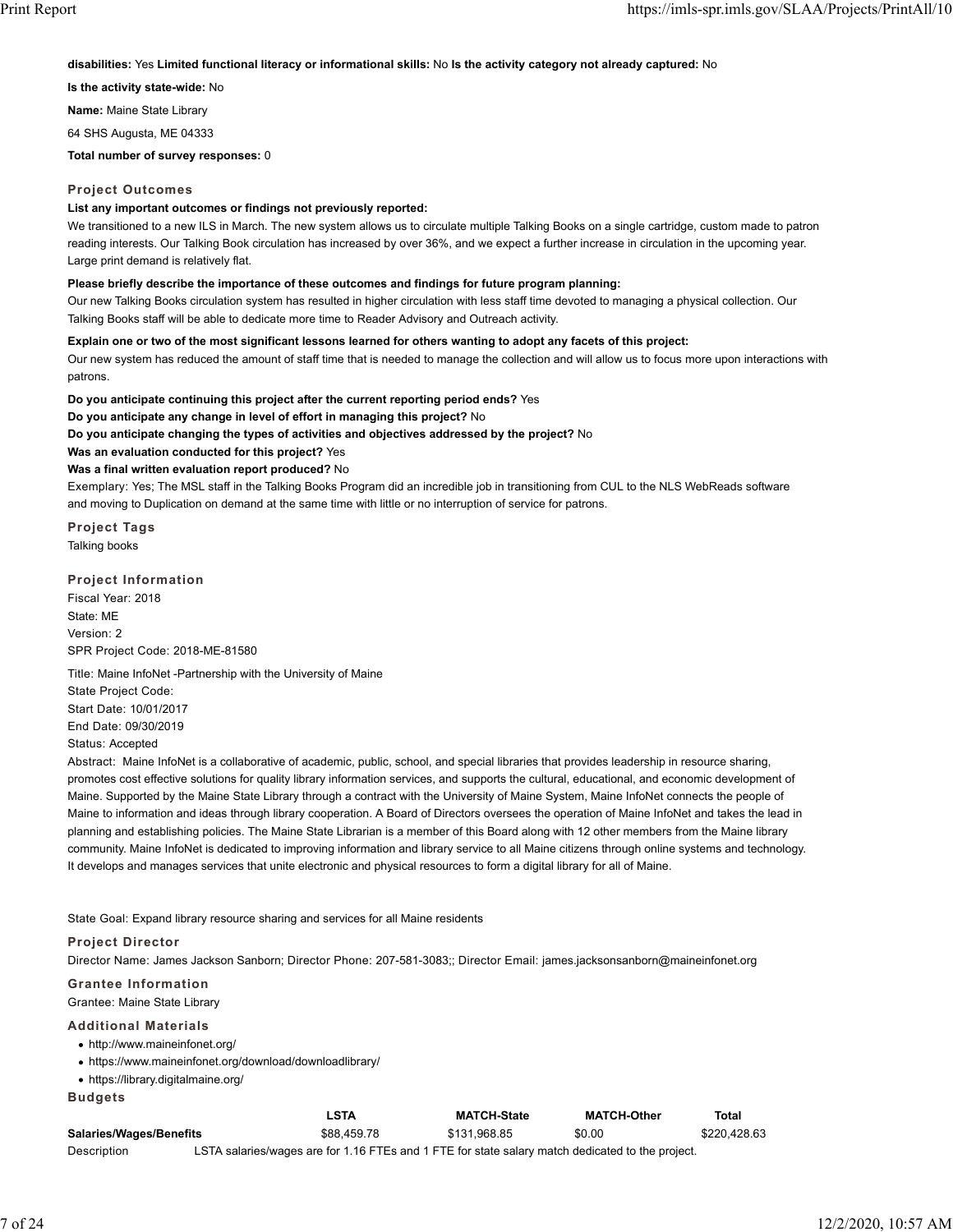| <b>Consultant Fees</b>            |                     | \$0.00       | \$0.00                                                                                  | \$0.00                                                                                                                      | \$0.00       |  |
|-----------------------------------|---------------------|--------------|-----------------------------------------------------------------------------------------|-----------------------------------------------------------------------------------------------------------------------------|--------------|--|
| Description                       | No consultant fees. |              |                                                                                         |                                                                                                                             |              |  |
| Travel                            |                     | \$1,006.83   | \$0.00                                                                                  | \$0.00                                                                                                                      | \$1,006.83   |  |
| Description                       |                     |              |                                                                                         | \$558.02 is for in-state travel for 1 federal FTE. Hotel for instate travel and in-state conference attendance is \$448.81. |              |  |
| <b>Supplies/Materials</b>         |                     | \$0.00       | \$0.00                                                                                  | \$0.00                                                                                                                      | \$0.00       |  |
| Description                       | No supplies.        |              |                                                                                         |                                                                                                                             |              |  |
| Equipment                         |                     | \$0.00       | \$0.00                                                                                  | \$0.00                                                                                                                      | \$0.00       |  |
| Description                       | No equipment        |              |                                                                                         |                                                                                                                             |              |  |
| <b>Services</b>                   |                     | \$78.961.06  | \$8,000.00                                                                              | \$0.00                                                                                                                      | \$86.961.06  |  |
| Description                       |                     |              |                                                                                         | \$74,710.00 is for a contract with the University of Maine system for 50% of the Executive Director's salary and benefits.  |              |  |
|                                   |                     |              |                                                                                         | \$4251 is for the cost of services provided by the Office of Information Technology (OIT) for 2 FTE email, network storage, |              |  |
|                                   |                     |              | Office 365 connections and support plus a state Adobe Connect webinar presenter account |                                                                                                                             |              |  |
| <b>Other Operational Expenses</b> |                     | \$0.00       | \$0.00                                                                                  | \$0.00                                                                                                                      | \$0.00       |  |
| Description                       | NA.                 |              |                                                                                         |                                                                                                                             |              |  |
| Totals:                           |                     | \$168,427.67 | \$139,968.85                                                                            | \$0.00                                                                                                                      | \$308,396.52 |  |
| Intent                            |                     |              |                                                                                         |                                                                                                                             |              |  |

Improve users' ability to obtain and/or use information resources.

General (select only for electronic databases or other data sources)

• Other

**Project Activities**

### **Activity Details**

**Title:** Maine ILS and Statewide Catalog **Abstract:**

Maine InfoNet manages three statewide ILS consortia as well as the statewide catalog – MaineCat. The URSUS consortium includes 11 libraries: University of Maine System libraries, the Maine State Library, the Maine Law and Legislative Library and Bangor Public Library. The Minerva consortium include 59 public, school, academic and hospital libraries. The MILS system for small libraries includes 19 libraries. All three consortia use the same ILS system, are scaled to size and capacity and all feed into the state catalog, MaineCat. Maine InfoNet provides the management, technological infrastructure, help desk ticketing system, and training.

**Intent:** Improve users' ability to obtain and/or use information resources.

**Activity:** Content

**Mode:** Lending

**Format:** Combined physical & digital

**Total number of items circulated:** 4,730,996

**Average number of items circulated / month:** 394,250

**Total number of ILL transactions:** 617,785

**Average number of ILL transactions / month:** 51,482

**Partner Information**

Please identify the area(s) in which your partner organization(s) operates.

**Libraries:** No **Historical Societies or Organizations:** No **Museums:** No **Archives:** No **Cultural Heritage Organization Multi-type:** No **Preschools:** No **Schools:** No **Adult Education:** No **Human Service Organizations:** No **Other:** No

Please identify the legal type of the partner organization(s) for this project.

**Federal Government:** No **State Government:** Yes **Local Government:** Yes **School District:** Yes **Non-Profit:** Yes **Private Sector:** No **Tribe:** No

**Is the activity directed at the library workforce:** No

**For a targeted group or for the general population:** General **Geographic community of the targeted group:** Urban, Suburban, Rural **For what age groups:**

**Is the activity state-wide:** Yes

**Specific Locations:** No

**Institution Types Public Libraries:** 57, **Academic Libraries:** 21, **SLAA:** 1, **Consortia:** 3, **Special Libraries:** 9, **School Libraries:** 2, **Other:** 0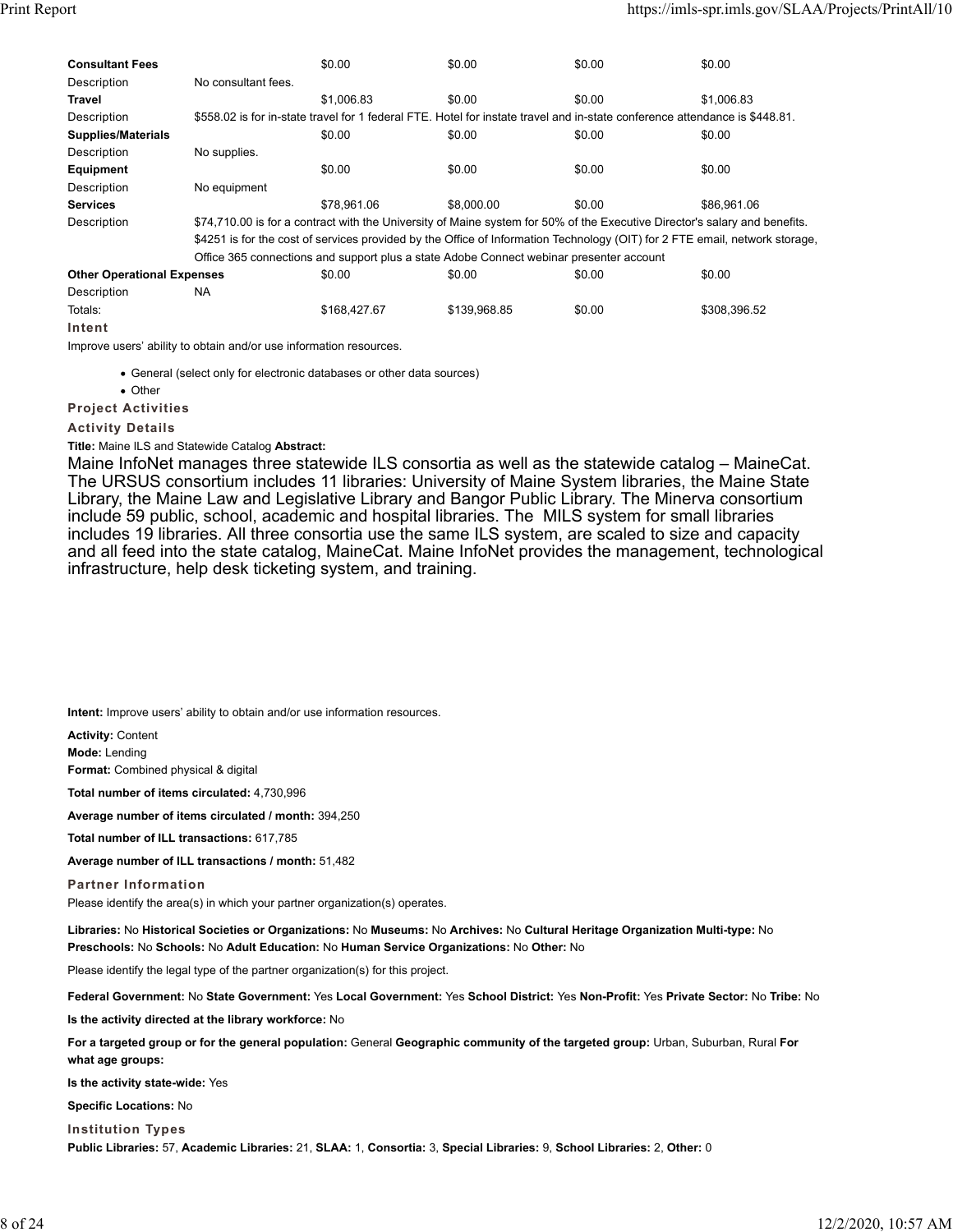#### **Total number of survey responses:** 0

### **Activity Details**

### **Title:** Digital Maine Library **Abstract:**

Maine InfoNet manages the Digital Maine Library. This collection of online resources provides access to full text and abstracts from magazines, newspapers and reference books. Digital Maine Library is provided free of charge to all library types and Maine citizens from home. Digital Maine Library is funded by the Maine State Library, the University of Maine, the Maine Telecommunications Education Access Fund via the Public Utilities Commission as well as Colby, Bates, and Bowdoin colleges.

**Intent:** Improve users' ability to obtain and/or use information resources.

**Activity:** Content **Mode:** Other **Format:** Digital

Management of the technology infrastructure for authentication adn delivery at the local level for all libraries

#### **Partner Information**

Please identify the area(s) in which your partner organization(s) operates.

**Libraries:** No **Historical Societies or Organizations:** No **Museums:** No **Archives:** No **Cultural Heritage Organization Multi-type:** No **Preschools:** No **Schools:** No **Adult Education:** No **Human Service Organizations:** No **Other:** No

Please identify the legal type of the partner organization(s) for this project.

**Federal Government:** No **State Government:** Yes **Local Government:** Yes **School District:** Yes **Non-Profit:** Yes **Private Sector:** No **Tribe:** No

**Is the activity directed at the library workforce:** No

**For a targeted group or for the general population:** General **Geographic community of the targeted group:** Urban, Suburban, Rural **For what age groups:**

**Is the activity state-wide:** Yes

**Specific Locations:** No

**Institution Types**

**Public Libraries:** 256, **Academic Libraries:** 33, **SLAA:** 1, **Consortia:** 3, **Special Libraries:** 43, **School Libraries:** 513, **Other:** 0

**Total number of survey responses:** 0

### **Activity Details**

**Title:** Download Library: E-books and Audiobooks **Abstract:**

Maine InfoNet also manages the Download Library of e-books and audiobooks for Maine libraries. The e-books and audiobooks are both available to patrons of all member libraries that join this project. Libraries pay an annual membership fee which is used to purchase content and pay for licensing fees. Membership fees are based on library population served and range from a low of \$150 for libraries serving populations under 1,000 to a high of \$1,700 for libraries serving populations above 25,000.

**Intent:** Improve users' ability to obtain and/or use information resources.

**Activity:** Content **Mode:** Lending **Format:** Digital

**Total number of items circulated:** 416,465

**Average number of items circulated / month:** 34,705

**Total number of ILL transactions:** 0

**Average number of ILL transactions / month:** 0

**Partner Information**

Please identify the area(s) in which your partner organization(s) operates.

**Libraries:** No **Historical Societies or Organizations:** No **Museums:** No **Archives:** No **Cultural Heritage Organization Multi-type:** No **Preschools:** No **Schools:** No **Adult Education:** No **Human Service Organizations:** No **Other:** No

Please identify the legal type of the partner organization(s) for this project.

**Federal Government:** No **State Government:** Yes **Local Government:** Yes **School District:** Yes **Non-Profit:** Yes **Private Sector:** No **Tribe:** No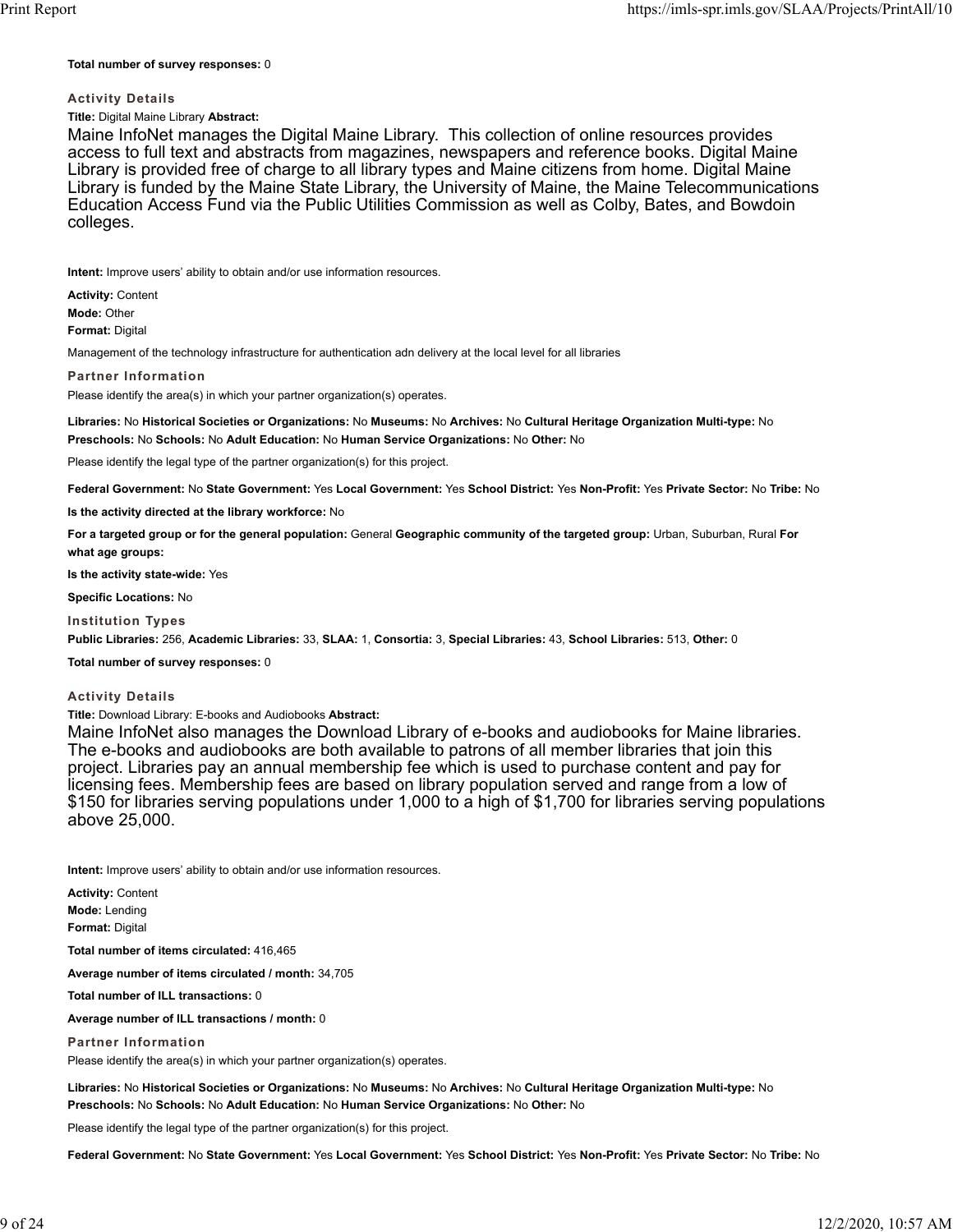**Is the activity directed at the library workforce:** No

**For a targeted group or for the general population:** General **Geographic community of the targeted group:** Urban, Suburban, Rural **For what age groups:**

**Is the activity state-wide:** Yes

**Specific Locations:** No

**Institution Types**

**Public Libraries:** 168, **Academic Libraries:** 24, **SLAA:** 1, **Consortia:** 0, **Special Libraries:** 0, **School Libraries:** 22, **Other:** 0

**Total number of survey responses:** 0

### **Project Outcomes**

### **List any important outcomes or findings not previously reported:**

Maine citizens, library patrons and students continue to have increased access to the collections of more Maine libraries via MaineCat due to the expansion of the MILS consortium for small libraries. There are now 19 libraries participating with plans for adding more libraries each year. For the Digital Maine Library, moving towards a geo-location/geo-authentication provides easier access for Maine citizens.

#### **Please briefly describe the importance of these outcomes and findings for future program planning:**

Bringing new libraries into the statewide system allows more Maine citizens access to the statewide catalog, MaineCat. Each new library added to the systems expands the equity of service to rural Maine citizens. Maine InfoNet in collaboration with the Maine State Library and the University of Maine's Fogler library are piloting the Maine Reciprocal Borrowing Program (MRBP) in hopes of moving towards statewide "card" allowing patrons to borrow and return from any library. For the Digital Maine Library, refining the authentication process in the upcoming years will be oin-going as will marketing and providing easy access for all Maine citizens.

#### **Explain one or two of the most significant lessons learned for others wanting to adopt any facets of this project:**

Supporting libraries with preparation guidelines and training prior to implementation is necessary and time consuming. Maine InfoNet looks to grants to fund personnel to accomplish this more aggressively. Geo-location provides advantages and disadvantages, has been 95% successful but currently ties to the contracted vendors cooperating with the vendor providing the authentication.

#### **Do you anticipate continuing this project after the current reporting period ends?** Yes

**Do you anticipate any change in level of effort in managing this project?** No

**Do you anticipate changing the types of activities and objectives addressed by the project?** No

**Was an evaluation conducted for this project?** No

Exemplary: Yes; The Digital Maine Library project, RFP and implementation was labor intensive but very successful

**Project Tags**

**Project Information** Fiscal Year: 2018 State: ME Version: 2 SPR Project Code: 2018-ME-81581

Title: MRLS-Area Reference and Resource Centers State Project Code: Start Date: 10/01/2017 End Date: 09/30/2019 Status: Accepted

Abstract: The MRLS ARRC system was established by legislation in 1973 (MRSA Title 27, Chapter 4). Currently there are three ARRC libraries serving 16 counties divided into nine regions. The ARRC libraries were selected to improve library services to the residents of Maine. Portland Public Library (PPL) provides services in the southern counties (York and Cumberland population 499,786). Bangor Public Library (BPL) provides services for the northern and eastern counties (Aroostook, Hancock, Knox, Penobscot, Piscataquis, Waldo, and Washington – population 451,365) and the Maine State Library (MSL) provides services for the central and western counties (Androscoggin, Franklin, Kennebec, Lincoln, Oxford, Sagadahoc and Somerset – population 387,253). Lewiston Public Library (LPL) supplements ILL services for fiction for the MSL. The Maine State Library contracts with PPL, BPL and LPL for ARRC services to expand library resource sharing and services for all Maine residents. The ARRCs:

• Provide ILL services to libraries in their respective counties

• Provide free borrower's cards to Maine residents residing in their respective counties. 51,255 cards are provided to citizens outside Augusta, Bangor and Portland

• Provide reference and additional information online services to libraries and patrons in those counties

• Provide office space for MSL regional liaisons (as per contracts with BPL and PPL)

• The Maine State Library manages the statewide van delivery program for libraries as an ARRC service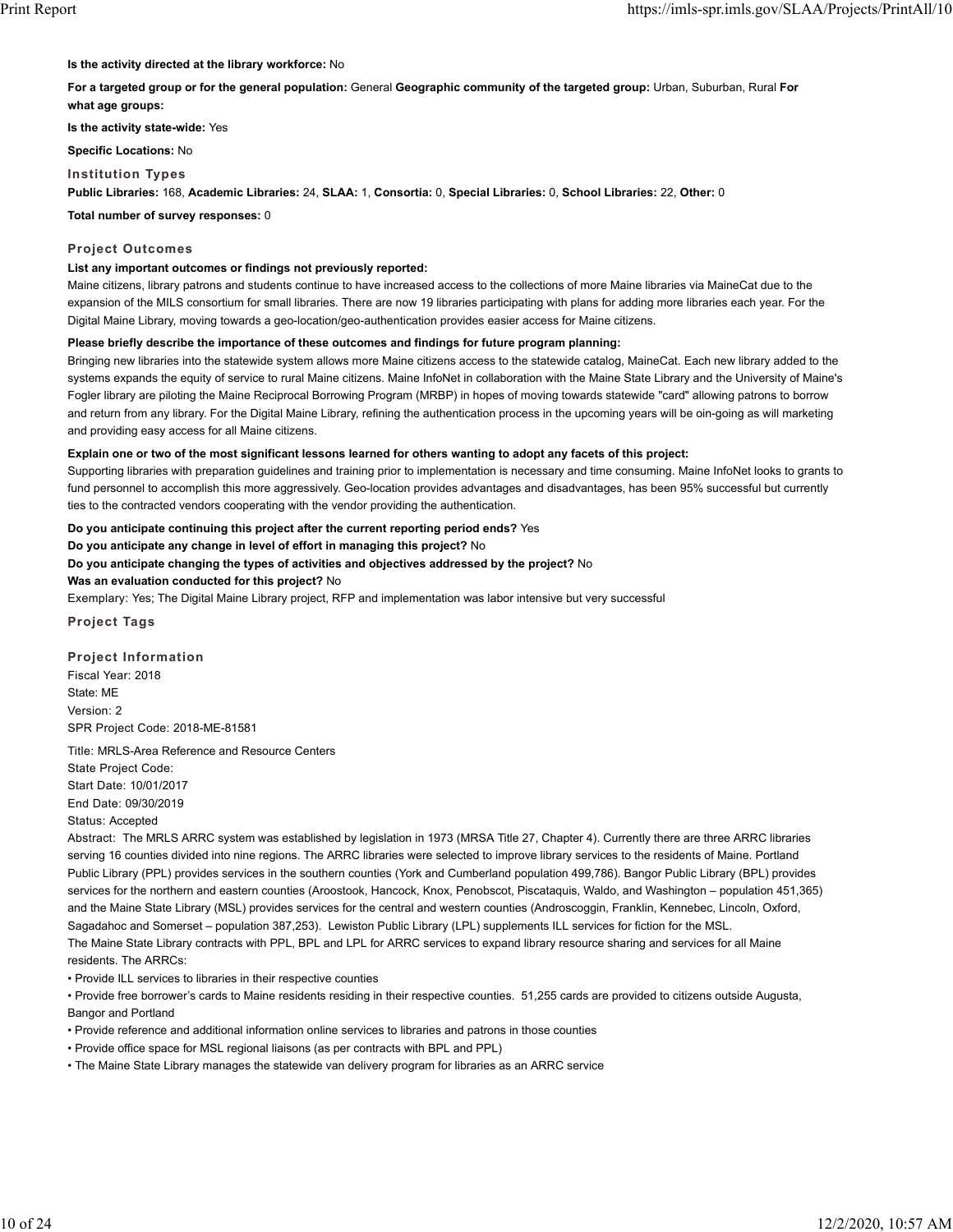State Goal: Expand library resource sharing and services for all Maine residents

### **Project Director**

Director Name: Janet McKenney; Director Phone: 207-287-5603; Director Email: janet.mckenney@maine.gov

### **Grantee Information**

Grantee: Maine State Library

### **Additional Materials**

- http://www.maine.gov/msl/libs/interlib/mslarrcill.shtml
- https://www.portlandlibrary.com/using-the-library/services-for-librarians/
- http://www.maine.gov/msl/services/ask.htm
- http://www.maine.gov/msl/libs/interlib/delivery.shtml
- http://www.maine.gov/msl/libs/interlib/

**Budgets**

|                                   |                     | <b>LSTA</b>                                                                                                                   | <b>MATCH-State</b>                                                                                | <b>MATCH-Other</b> | Total                                                                                                                               |  |  |  |
|-----------------------------------|---------------------|-------------------------------------------------------------------------------------------------------------------------------|---------------------------------------------------------------------------------------------------|--------------------|-------------------------------------------------------------------------------------------------------------------------------------|--|--|--|
| <b>Salaries/Wages/Benefits</b>    |                     | \$107,628.68                                                                                                                  | \$21,427.34                                                                                       | \$0.00             | \$129,056.02                                                                                                                        |  |  |  |
| Description                       |                     |                                                                                                                               |                                                                                                   |                    | LSTA salary and wages are for 2.17 FTE that includes 2 FTE ILL staff and management by the Library Development Director.            |  |  |  |
| <b>Consultant Fees</b>            |                     | \$0.00                                                                                                                        | \$0.00                                                                                            | \$0.00             | \$0.00                                                                                                                              |  |  |  |
| Description                       | No consultant fees. |                                                                                                                               |                                                                                                   |                    |                                                                                                                                     |  |  |  |
| <b>Travel</b>                     |                     | \$9.980.23                                                                                                                    | \$17.440.00                                                                                       | \$0.00             | \$27.420.23                                                                                                                         |  |  |  |
| Description                       |                     |                                                                                                                               |                                                                                                   |                    | \$3,018.38 for in-state travel for ARRC staff for meetings and conferences. \$6, 961.85 for out of state travel for State Librarian |  |  |  |
|                                   |                     |                                                                                                                               | and ARRC director for ALA, NELA, COSLA and Harvard Digital Leadership program.                    |                    |                                                                                                                                     |  |  |  |
| <b>Supplies/Materials</b>         |                     | \$7.670.99                                                                                                                    | \$0.00                                                                                            | \$0.00             | \$7.670.99                                                                                                                          |  |  |  |
| Description                       |                     |                                                                                                                               | \$3,033.58 for ILL Postage \$3,215.54 for office supplies \$1421.87 for other postage and binding |                    |                                                                                                                                     |  |  |  |
| Equipment                         |                     | \$0.00                                                                                                                        | \$0.00                                                                                            | \$0.00             | \$0.00                                                                                                                              |  |  |  |
| Description                       | No equipment        |                                                                                                                               |                                                                                                   |                    |                                                                                                                                     |  |  |  |
| <b>Services</b>                   |                     | \$133,986.39                                                                                                                  | \$73.644.26                                                                                       | \$0.00             | \$207.630.65                                                                                                                        |  |  |  |
| Description                       |                     | \$29,932.10 to subsidize rural van delivery costs \$34,100 Contracts for ARRC services with Portland Public Library, Lewiston |                                                                                                   |                    |                                                                                                                                     |  |  |  |
|                                   |                     | Public Library and Bangor Public Library \$32,698.45 for OCLC (Cataloging and ILL) and World CAT. \$16,899.91 for the cost    |                                                                                                   |                    |                                                                                                                                     |  |  |  |
|                                   |                     | of services provided by OIT for public access computers and digital microfilm machines. \$7,880.11 for cost of services       |                                                                                                   |                    |                                                                                                                                     |  |  |  |
|                                   |                     | provided by the Office of Information Technology (OIT) for 2 FTE computer, email, network storage, Office 365 connections     |                                                                                                   |                    |                                                                                                                                     |  |  |  |
|                                   |                     |                                                                                                                               | and support \$7,367.83 for Dues-COSLA and MLA 3791.01 for Van delivery supplies (totes and bags)  |                    |                                                                                                                                     |  |  |  |
| <b>Other Operational Expenses</b> |                     | \$0.00                                                                                                                        | \$0.00                                                                                            | \$0.00             | \$0.00                                                                                                                              |  |  |  |
| Description                       |                     |                                                                                                                               |                                                                                                   |                    |                                                                                                                                     |  |  |  |

| Totals: | \$259.266.29 | \$112.511.60 | \$0.00 | \$371.777.89 |
|---------|--------------|--------------|--------|--------------|
| Intent  |              |              |        |              |

Improve users' ability to obtain and/or use information resources.

- Outreach & Partnerships
- Systems & Technologies

**Project Activities**

#### **Activity Details**

**Title:** ARRC - Interlibrary Loan **Abstract:**

ARRCs provide interlibrary loan service for libraries and citizens in the regions of the Maine Regional Library System. The Maine State Library serves as the ILL ARRC for the central and western counties (Androscoggin, Franklin, Kennebec, Lincoln, Oxford, Sagadahoc and Somerset). Lewiston Public Library (LPL) supplements ILL services for fiction for the MSL. The Bangor Public Library (BPL) serves as the ILL ARRC for the northern and eastern counties (Aroostook, Hancock, Knox, Penobscot, Piscataquis, Waldo, and Washington). Portland Public Library (PPL) serves as the ILL ARRC for the southern counties(York and Cumberland). Maine libraries that are not part of one of the state supported ILS (Minerva, MILS, URSUS) may make requests through their assigned ARRC. All library types are eligible for this service: public, school, academic and special.

**Intent:** Improve users' ability to obtain and/or use information resources.

**Activity:** Content **Mode:** Lending **Format:** Physical **Total number of items circulated:** 0 **Average number of items circulated / month:** 0 **Total number of ILL transactions:** 49,390

**Average number of ILL transactions / month:** 4,116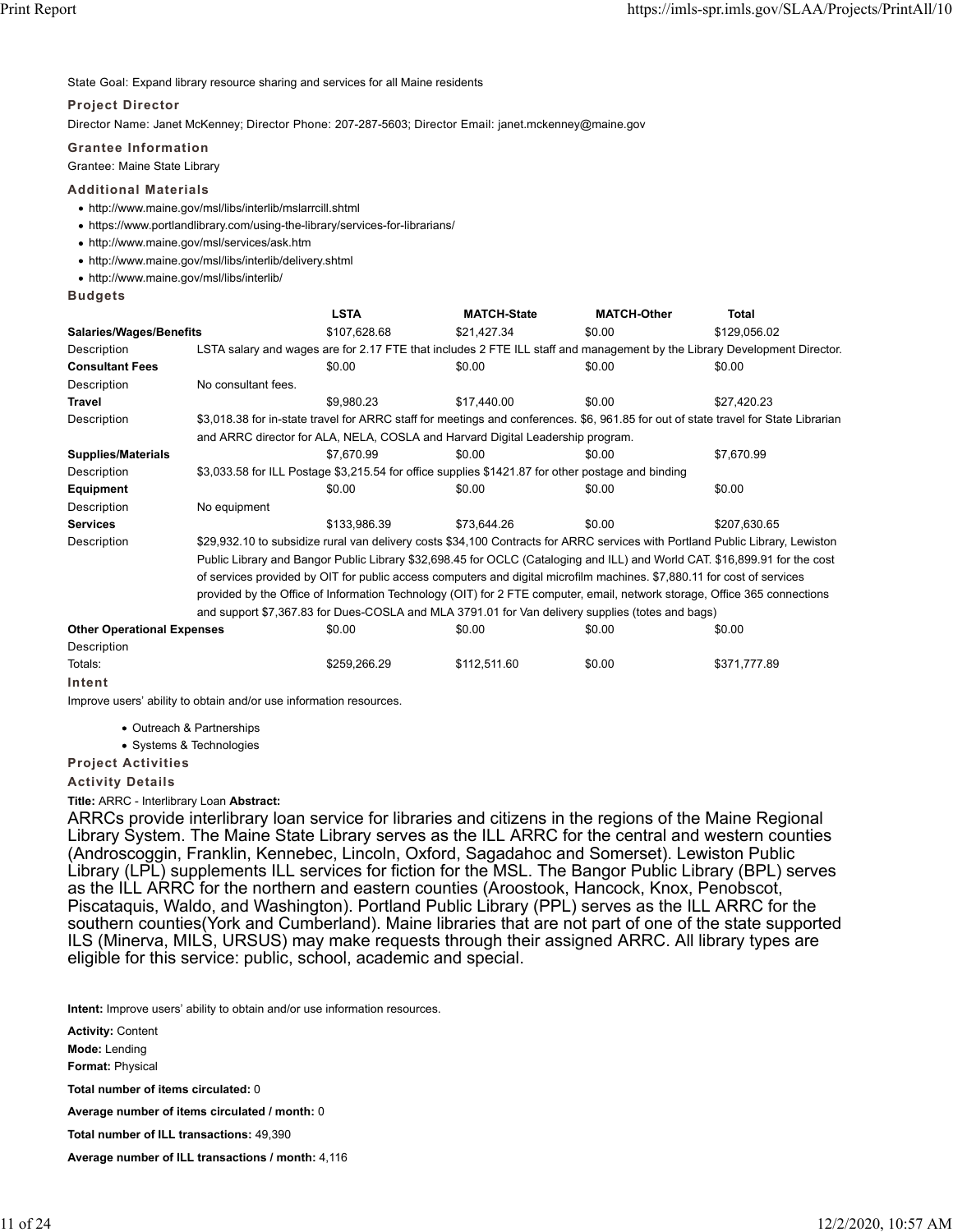### **Partner Information**

Please identify the area(s) in which your partner organization(s) operates.

**Libraries:** No **Historical Societies or Organizations:** No **Museums:** No **Archives:** No **Cultural Heritage Organization Multi-type:** No **Preschools:** No **Schools:** No **Adult Education:** No **Human Service Organizations:** No **Other:** No

Please identify the legal type of the partner organization(s) for this project.

**Federal Government:** No **State Government:** Yes **Local Government:** Yes **School District:** Yes **Non-Profit:** Yes **Private Sector:** No **Tribe:** No

**Is the activity directed at the library workforce:** No

**For a targeted group or for the general population:** General **Geographic community of the targeted group:** Urban, Suburban, Rural **For what age groups:**

**Is the activity state-wide:** Yes

**Specific Locations:** No

**Institution Types**

**Public Libraries:** 256, **Academic Libraries:** 33, **SLAA:** 1, **Consortia:** 0, **Special Libraries:** 43, **School Libraries:** 513, **Other:** 0

**Total number of survey responses:** 0

### **Activity Details**

**Title:** ARRC - Reference services **Abstract:**

ARRCs provide references services to Maine Regional Library System district libraries with and without a reference librarian as well as directly to patrons in their regions. The Maine State Library, Bangor Public Library and Portland Public Library all have degreed and experienced reference librarians available in person, via phone and via email to answer quick or detailed reference questions. Many small libraries call for patrons when the answers to questions are not available using the librarian's reference skills or the library's online or local reference resources. Statistics are reported for all reference questions since librarians will not ask a patron or library to identify their regional district or location.

**Intent:** Improve users' ability to obtain and/or use information resources.

**Activity:** Instruction **Mode:** Consultation/drop-in/referral **Format:** Combined in-person & virtual

**Total number of consultation/reference transactions:** 61,014

**Average number of consultation/reference transactions per month:** 1,354

**Partner Information** Please identify the area(s) in which your partner organization(s) operates.

**Libraries:** No **Historical Societies or Organizations:** No **Museums:** No **Archives:** No **Cultural Heritage Organization Multi-type:** No **Preschools:** No **Schools:** No **Adult Education:** No **Human Service Organizations:** No **Other:** No

Please identify the legal type of the partner organization(s) for this project.

**Federal Government:** No **State Government:** Yes **Local Government:** Yes **School District:** Yes **Non-Profit:** Yes **Private Sector:** No **Tribe:** No

**Is the activity directed at the library workforce:** No

**For a targeted group or for the general population:** General **Geographic community of the targeted group:** Urban, Suburban, Rural **For what age groups:**

**Is the activity state-wide:** Yes

**Specific Locations:** No

**Institution Types**

**Public Libraries:** 256, **Academic Libraries:** 33, **SLAA:** 1, **Consortia:** 0, **Special Libraries:** 43, **School Libraries:** 513, **Other:** 0

**Total number of survey responses:** 0

### **Activity Details**

**Title:** Van Delivery **Abstract:**

The Maine State Library (MSL) manages interlibrary loan van delivery service for the state's libraries. MSL issues an RFP every 3 years, negotiates the contract, and manages billing for public, school, some academic and special libraries. Billing for the University System and Bowdoin, Bates and Colby Colleges are direct with the vendor. MSL bills libraries yearly for van delivery service, facilitates inquiries and complaints with the vendor regarding service issues, and maintains regular communication with van delivery service provider. MSL staff maintains van delivery labels with route #s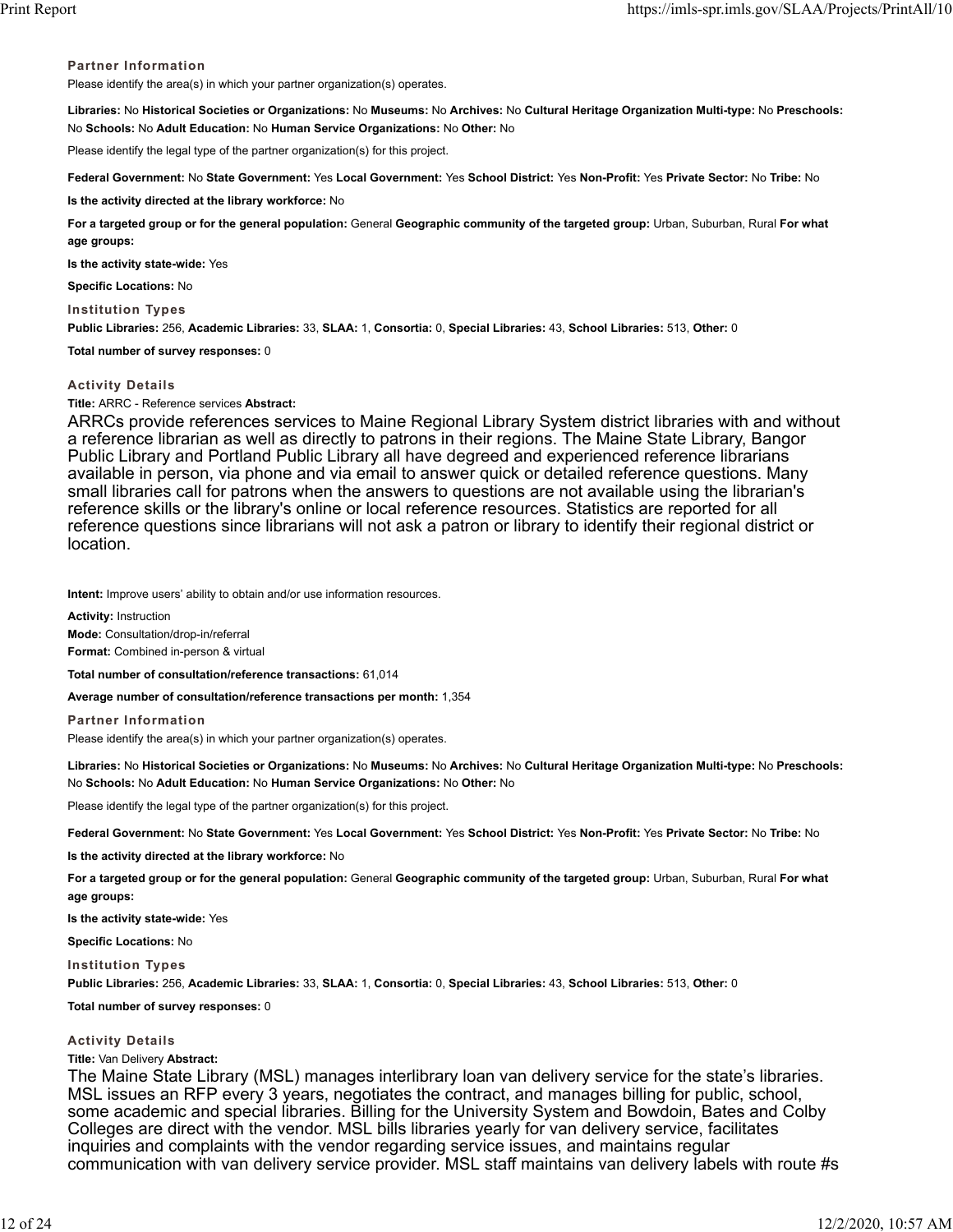for all participating libraries and makes them available online. Maine libraries use local funds for the service paying \$15.60 per stop. The Maine State Library uses state money to fund 1 free day for public libraries. Federal money is used to pay for delivery supplies such as bags and totes. The state library absorbs extra costs for higher rates at very rural locations. This keeps costs for all libraries equitable and there is no financial burden for rural libraries.

**Intent:** Improve users' ability to obtain and/or use information resources.

**Activity:** Content **Mode:** Other **Format:** Physical

Delivery of ILL items statewide via contracted courier service.

**Partner Information**

Please identify the area(s) in which your partner organization(s) operates.

**Libraries:** No **Historical Societies or Organizations:** No **Museums:** No **Archives:** No **Cultural Heritage Organization Multi-type:** No **Preschools:** No **Schools:** No **Adult Education:** No **Human Service Organizations:** No **Other:** No

Please identify the legal type of the partner organization(s) for this project.

**Federal Government:** No **State Government:** Yes **Local Government:** Yes **School District:** Yes **Non-Profit:** Yes **Private Sector:** Yes **Tribe:** No

**Is the activity directed at the library workforce:** No

**For a targeted group or for the general population:** General **Geographic community of the targeted group:** Urban, Suburban, Rural **For what age groups:**

**Is the activity state-wide:** Yes

**Specific Locations:** No

**Institution Types**

**Public Libraries:** 156, **Academic Libraries:** 33, **SLAA:** 1, **Consortia:** 0, **Special Libraries:** 7, **School Libraries:** 12, **Other:** 0

**Total number of survey responses:** 0

**Activity Details**

**Title:** MSL-Public Access Computing **Abstract:**

The Maine State Library offers public access computers in the Augusta location as an ARRC service. Both federal and state funds are used for the purchase, internet access and support of these computers by the Office of Information Technology. Both state and federal funds are used to support this service to regional patrons who use the library. These include general access computers, digital microfilm readers, computers attached to 3D printers and other technology in the MSL's "UP Room" – our makerspace/remakerspace.

**Intent:** Improve users' ability to obtain and/or use information resources.

| <b>Activity: Content</b>                                                                |
|-----------------------------------------------------------------------------------------|
| <b>Mode: Acquisition</b>                                                                |
| Format: Combined physical & digital                                                     |
| <b>Public Access Computing</b>                                                          |
| Number of hardware acquired: 18                                                         |
| Number of software acquired: 0                                                          |
| Number of licensed databases acquired: 0                                                |
| Number of print materials (books & government documents) acquired: 0                    |
| Number of electronic materials acquired: 0                                              |
| Number of audio/visual units (audio discs, talking books, other recordings) acquired: 0 |
| <b>Partner Information</b>                                                              |
| Please identify the area(s) in which your partner organization(s) operates.             |
|                                                                                         |

**Libraries:** No **Historical Societies or Organizations:** No **Museums:** No **Archives:** No **Cultural Heritage Organization Multi-type:** No **Preschools:** No **Schools:** No **Adult Education:** No **Human Service Organizations:** No **Other:** No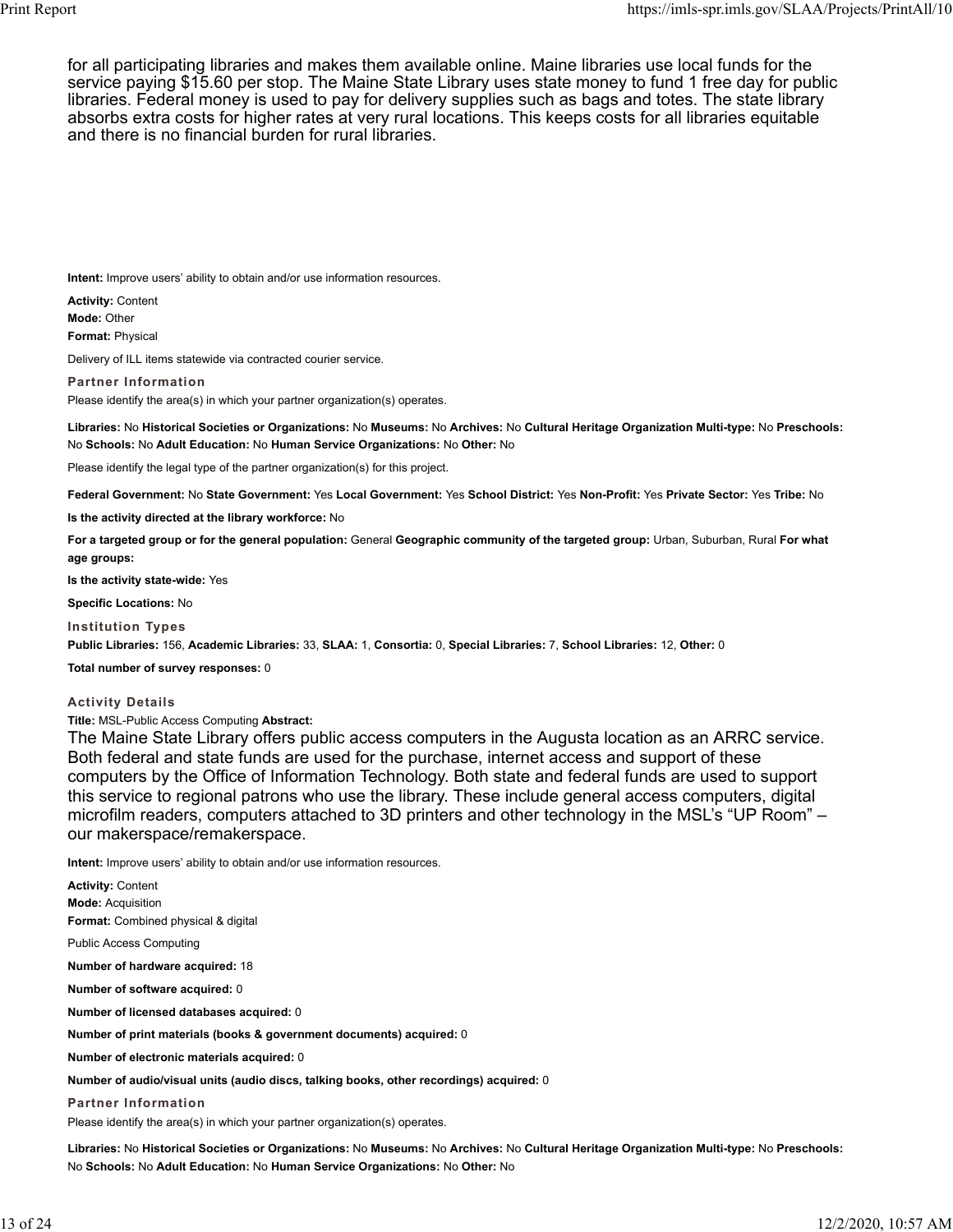Please identify the legal type of the partner organization(s) for this project.

**Federal Government:** No **State Government:** Yes **Local Government:** No **School District:** No **Non-Profit:** No **Private Sector:** No **Tribe:** No

**Is the activity directed at the library workforce:** No

**For a targeted group or for the general population:** General **Geographic community of the targeted group:** Urban, Suburban, Rural **For what age groups:**

**Is the activity state-wide:** No

**Name:** Maine State Library

64 State House Station Augusta, ME 04333-0064

**Total number of survey responses:** 0

**Activity Details**

**Title:** ARRC-Access to borrower card resources **Abstract:**

Through the Maine Regional Library System's ARRC libraries, Maine citizens who have cards from Bangor Public Library, Portland Public Library and the Maine State Library have access to the large collections at these libraries as well as to the additional online resources beyond the statewide Digital Maine Library content. This content is accessed through each library's website and is authenticated with the card's barcode. Each library provides different online content based upon local needs, budgets and collection policies. These databases and/or online learning tools are testing grounds for adoption at the state level.

Examples of online learning tools and databases not available through the statewide portal (MARVEL) but available via an ARRC library are: Mango Languages and Transparent Language; Reference USA; Birds of North America Online; Chilton's Auto Repair, TumbleBook Library, Demographics Now and Heritage Quest.

**Intent:** Improve users' ability to obtain and/or use information resources.

**Activity:** Content **Mode:** Description **Format:** Combined physical & digital

**Number of items made discoverable to the public:** 1,461,110

**Number of collections made discoverable to the public:** 33

**Number of metadata plans/frameworks produced/updated:** 0

**Partner Information**

Please identify the area(s) in which your partner organization(s) operates.

**Libraries:** No **Historical Societies or Organizations:** No **Museums:** No **Archives:** No **Cultural Heritage Organization Multi-type:** No **Preschools:** No **Schools:** No **Adult Education:** No **Human Service Organizations:** No **Other:** No

Please identify the legal type of the partner organization(s) for this project.

**Federal Government:** No **State Government:** Yes **Local Government:** No **School District:** No **Non-Profit:** Yes **Private Sector:** No **Tribe:** No

**Is the activity directed at the library workforce:** No

**For a targeted group or for the general population:** General **Geographic community of the targeted group:** Urban, Suburban, Rural **For what age groups:**

**Is the activity state-wide:** Yes

**Specific Locations:** No

**Institution Types**

**Public Libraries:** 3, **Academic Libraries:** 0, **SLAA:** 1, **Consortia:** 0, **Special Libraries:** 0, **School Libraries:** 0, **Other:** 0

**Total number of survey responses:** 0

#### **Project Outcomes**

#### **List any important outcomes or findings not previously reported:**

The Maine State Library continues assessment and evolution of the ARRC model with an analysis of ILL statistics from each ARRC. We are currently using the ILL data to identify and recruit libraries into one of the statewide systems (MILS or Minerva) to ease the burden on the ARRCs and provide a path to greater independence and expanded patrons services the systems offer. ARRC libraries will continue to play a role for very small rural libraries who can't afford -or whose ILL needs don't align with joining the statewide system. In 2019, the work continues towards a statewide card with the development of the Maine Reciprocal Borrowing Program. This pilot was developed in Spring 2019 and will begin in September 2019.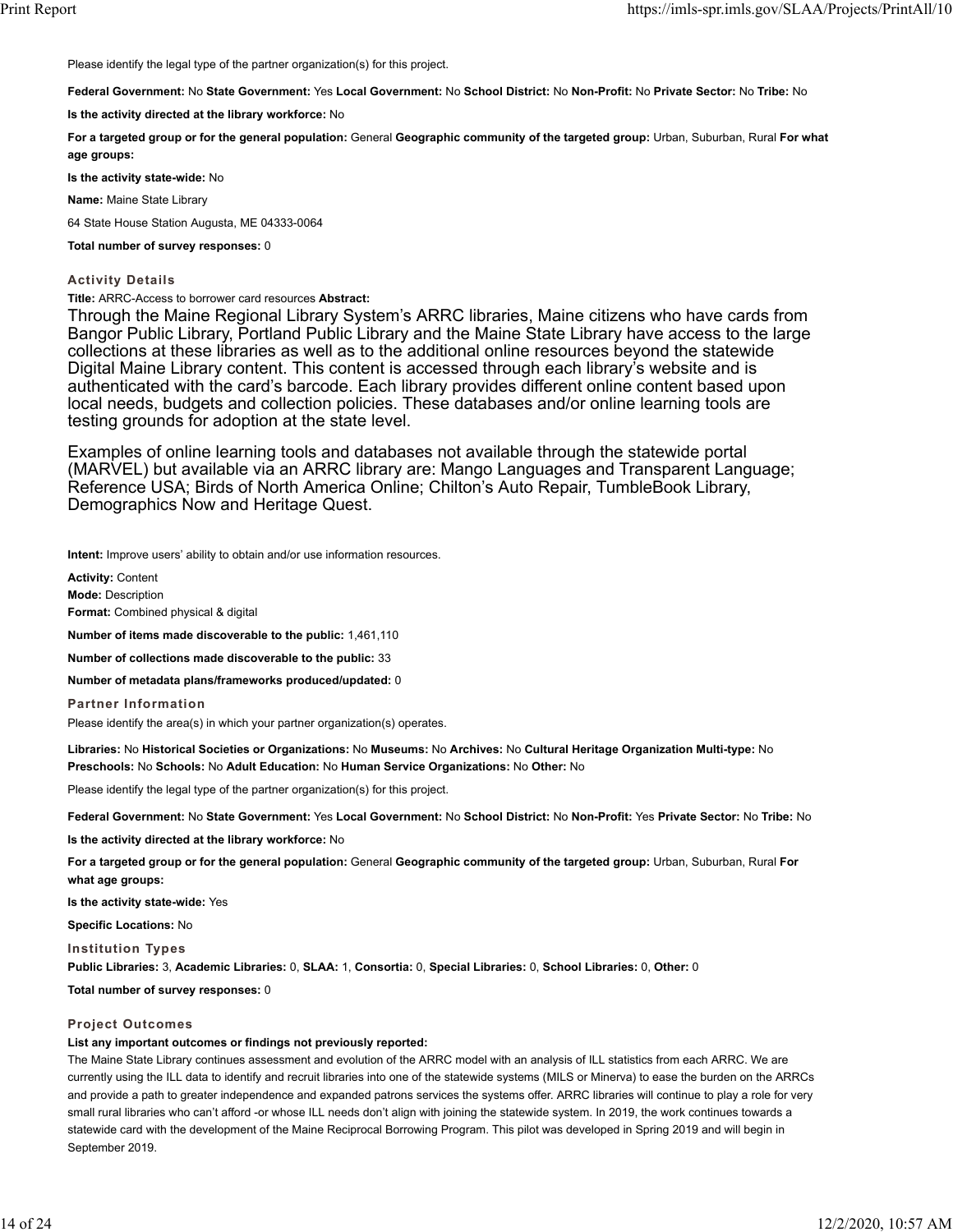#### **Please briefly describe the importance of these outcomes and findings for future program planning:**

ILL in Maine is very high and as we have expanded t he van delivery (courier system) to more rural libraries it provides an opportunity to bring them on board to statewide system. We are using data for ILL and van delivery to identify and recruit with some early successes.

#### **Explain one or two of the most significant lessons learned for others wanting to adopt any facets of this project:**

Maine has no regional systems that are like other states but the 3 consortia that feed into MaineCat represent the academic libraries very well but we still struggle to bring small rural libraries into the "MaineCat" statewide catalog environment. .Although only 57 public libraries participate in the statewide catalog, those libraries serve over half the state's population.

**Do you anticipate continuing this project after the current reporting period ends?** Yes

**Do you anticipate any change in level of effort in managing this project?** No

**Do you anticipate changing the types of activities and objectives addressed by the project?** No

**Was an evaluation conducted for this project?** Yes

**Was a final written evaluation report produced?** No Exemplary: No

**Project Tags** ILS

### **Project Information**

Fiscal Year: 2018 State: ME Version: 2 SPR Project Code: 2018-ME-81582

Title: MRLS - Specialists and Consulting State Project Code: Start Date: 10/01/2017 End Date: 09/30/2019

Status: Accepted

Abstract: The Maine State Library's Library Development Division has seven specialists/consultants that work with libraries statewide. Specialists cover a wide range of library related issues and programming and support public, school, academic, and special libraries in all Maine counties. Maine is divided into nine regions for this service model. The specialists work on a statewide basis providing resources, guidance, training and other support in their areas of expertise. Each specialist is also a regional liaison and serves as a contact person for the region and assists libraries with their needs assessments for continuing education activities specific to the region. Continuing education programs are delivered at least yearly in each region in addition to the two statewide programs in the spring and fall as well as a program for new public library directors. The goal is to help Maine libraries strengthen and develop new programs, convene and collaborate regionally, foster collaboration across library types within a region and to improve library services statewide.

The Maine State library also contracts with the Maine Association of Nonprofits to provide specialist consulting for the 57% of Maine libraries who are non-profits

State Goal: Improve the Maine library workforce via continuing education, professional development and leadership opportunities

#### **Project Director**

Director Name: Janet McKenney; Director Phone: 207-287-5603; Director Email: janet.mckenney@maine.gov

### **Grantee Information**

Grantee: Maine State Library

#### **Additional Materials**

- http://www.maine.gov/msl/libs/Specialties.shtml
- http://www.maine.gov/msl/libs/Regions.shtml

**Budgets**

|                                |                                                                                                                                | <b>LSTA</b>                                               | <b>MATCH-State</b>                                                                                                      | <b>MATCH-Other</b> | Total        |  |  |
|--------------------------------|--------------------------------------------------------------------------------------------------------------------------------|-----------------------------------------------------------|-------------------------------------------------------------------------------------------------------------------------|--------------------|--------------|--|--|
| <b>Salaries/Wages/Benefits</b> |                                                                                                                                | \$114,577.61                                              | \$267.879.84                                                                                                            | \$0.00             | \$382.457.45 |  |  |
| Description                    |                                                                                                                                |                                                           | LSTA salary is 1.17 FTE (State Data Coordinator's salary and a portion of the Library Development Director's salary for |                    |              |  |  |
|                                |                                                                                                                                | management). State match is 3 FTE specialist consultants. |                                                                                                                         |                    |              |  |  |
| <b>Consultant Fees</b>         |                                                                                                                                | \$0.00                                                    | \$0.00                                                                                                                  | \$0.00             | \$0.00       |  |  |
| Description                    | There were no consultant fees.                                                                                                 |                                                           |                                                                                                                         |                    |              |  |  |
| Travel                         |                                                                                                                                | \$13,400.84                                               | \$13,856.00                                                                                                             | \$0.00             | \$27.256.84  |  |  |
| Description                    | In-state travel costs for specialists/consultants is \$9338.21 and include travel to libraries, meetings, and Maine Library    |                                                           |                                                                                                                         |                    |              |  |  |
|                                | conference. Out of state travel for specialists/consultants is \$4,062.63 and includes attendance to NELA and ALA for 4        |                                                           |                                                                                                                         |                    |              |  |  |
|                                | specialists. In state travel costs of \$13,703.03 include mileage, hotels, car rental and meals for specialists, including the |                                                           |                                                                                                                         |                    |              |  |  |
|                                | State Data Coordinator, traveling to work with Maine libraries. The balance of \$12,030.04 is for out of state travel to       |                                                           |                                                                                                                         |                    |              |  |  |
|                                |                                                                                                                                |                                                           | conferences including ALA, NELA, NJ Futures Conference and CSLP.                                                        |                    |              |  |  |
| <b>Supplies/Materials</b>      |                                                                                                                                | \$917.34                                                  | \$0.00                                                                                                                  | \$0.00             | \$917.34     |  |  |
| Description                    |                                                                                                                                |                                                           | \$917.34 was for general office supplies, printers and materials for meetings.                                          |                    |              |  |  |

15 of 24 12/2/2020, 10:57 AM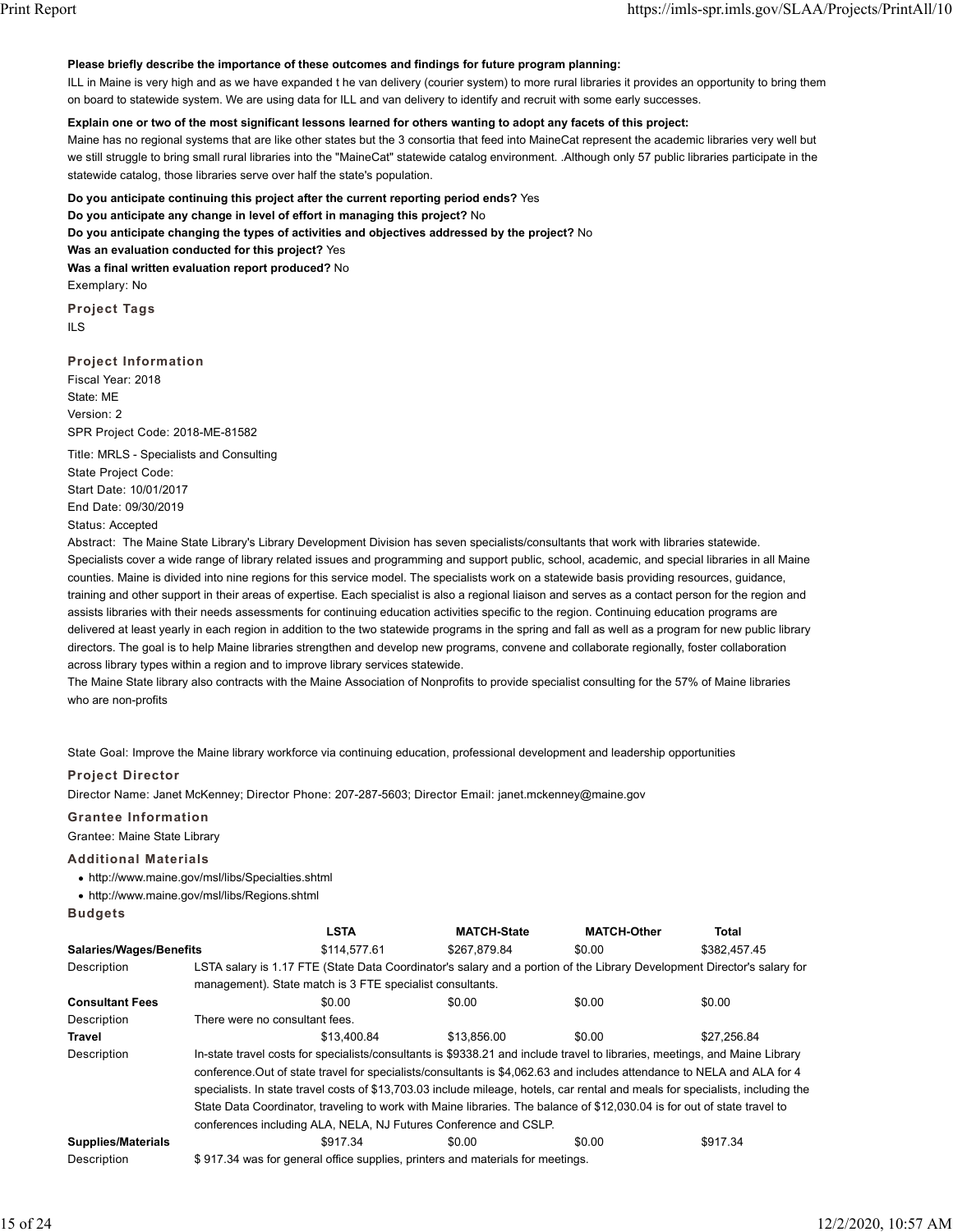| Equipment                                                                                                                        |                                   | \$0.00                                                                                             | \$0.00       | \$0.00 | \$0.00                                                                                                                        |  |  |
|----------------------------------------------------------------------------------------------------------------------------------|-----------------------------------|----------------------------------------------------------------------------------------------------|--------------|--------|-------------------------------------------------------------------------------------------------------------------------------|--|--|
| Description                                                                                                                      | No equipment purchases were made. |                                                                                                    |              |        |                                                                                                                               |  |  |
| <b>Services</b>                                                                                                                  |                                   | \$58,096.99                                                                                        | \$16,050.39  | \$0.00 | \$74.147.38                                                                                                                   |  |  |
| Description                                                                                                                      |                                   |                                                                                                    |              |        | \$7,672.00 for LibPAS for PLS \$35,258.79 for Payroll Services for a half federal paid STEM Librarian. \$9,500 for a contract |  |  |
| for services for non-profit libraries with the Maine Association of Nonprofits. \$3,941 for the cost of services provided by the |                                   |                                                                                                    |              |        |                                                                                                                               |  |  |
| Office of Information Technology (OIT) for 1 FTE computer, email, network storage, Office 365 connections and support.           |                                   |                                                                                                    |              |        |                                                                                                                               |  |  |
| \$1,150 for venue meeting charges \$500 for a program speaker. The balance is venue charges, registration fees for state         |                                   |                                                                                                    |              |        |                                                                                                                               |  |  |
|                                                                                                                                  |                                   | organization meeting attendance and web fees for a blog for book reviews of children's literature. |              |        |                                                                                                                               |  |  |
| <b>Other Operational Expenses</b>                                                                                                |                                   | \$0.00                                                                                             | \$0.00       | \$0.00 | \$0.00                                                                                                                        |  |  |
| Description                                                                                                                      |                                   |                                                                                                    |              |        |                                                                                                                               |  |  |
| Totals:                                                                                                                          |                                   | \$186,992.78                                                                                       | \$297.786.23 | \$0.00 | \$484,779.01                                                                                                                  |  |  |
| Intent                                                                                                                           |                                   |                                                                                                    |              |        |                                                                                                                               |  |  |
| Improve the library workforce.                                                                                                   |                                   |                                                                                                    |              |        |                                                                                                                               |  |  |

Library Infrastructure & Capacity

Continuing Education and Staff Development **Project Activities**

**Activity Details**

**Title:** Public Library Data Collection -Collection and Instruction **Abstract:**

The State Data Coordinator actively engages with libraries to collect data and instruct librarians, volunteers and trustees to use proper methods for data collection. The State Data Coordinator trains librarians to use the online software, and submit reviewed data to IMLS. Site visits are made to libraries with new directors or with libraries who need onsite visits for accurate data collection methods and training to use the online portal. Most guidance is via email and phone. The SDC also works with the Data and Evaluation Specialist to present workshops on using data. MSL purchases LibPass software from Counting Opinions

**Intent:** Improve the library workforce.

**Activity:** Instruction **Mode:** Consultation/drop-in/referral **Format:** Combined in-person & virtual

**Total number of consultation/reference transactions:** 581

**Average number of consultation/reference transactions per month:** 48

**Partner Information**

Please identify the area(s) in which your partner organization(s) operates.

**Libraries:** No **Historical Societies or Organizations:** No **Museums:** No **Archives:** No **Cultural Heritage Organization Multi-type:** No **Preschools:** No **Schools:** No **Adult Education:** No **Human Service Organizations:** No **Other:** No

Please identify the legal type of the partner organization(s) for this project.

**Federal Government:** Yes **State Government:** Yes **Local Government:** Yes **School District:** No **Non-Profit:** Yes **Private Sector:** No **Tribe:** No

**Is the activity directed at the library workforce:** Yes

**Is the activity state-wide:** Yes

**Specific Locations:** No

**Institution Types**

**Public Libraries:** 256, **Academic Libraries:** 0, **SLAA:** 0, **Consortia:** 0, **Special Libraries:** 0, **School Libraries:** 0, **Other:** 0

**Total number of survey responses:** 0

### **Activity Details**

**Title:** One to one specialist and regional liaison consulting **Abstract:**

The MSL Specialists offer one to one consulting services to help individual libraries with all library service issues, including: management, building projects, programming, volunteers, marketing and promotion, and to assist smaller libraries to find mentors or support and assistance from nearby libraries. Library trustees/board members also request consulting services. The MSL Library Development specialists support public, school, academic, and special libraries in all Maine counties. Maine is divided into nine regions. The specialists work on a statewide basis providing resources, guidance, training and other support in their areas of expertise. The specialists also serve as liaisons for each region and collaborate with team members to refer librarians to the best person on the MSL staff to address their needs.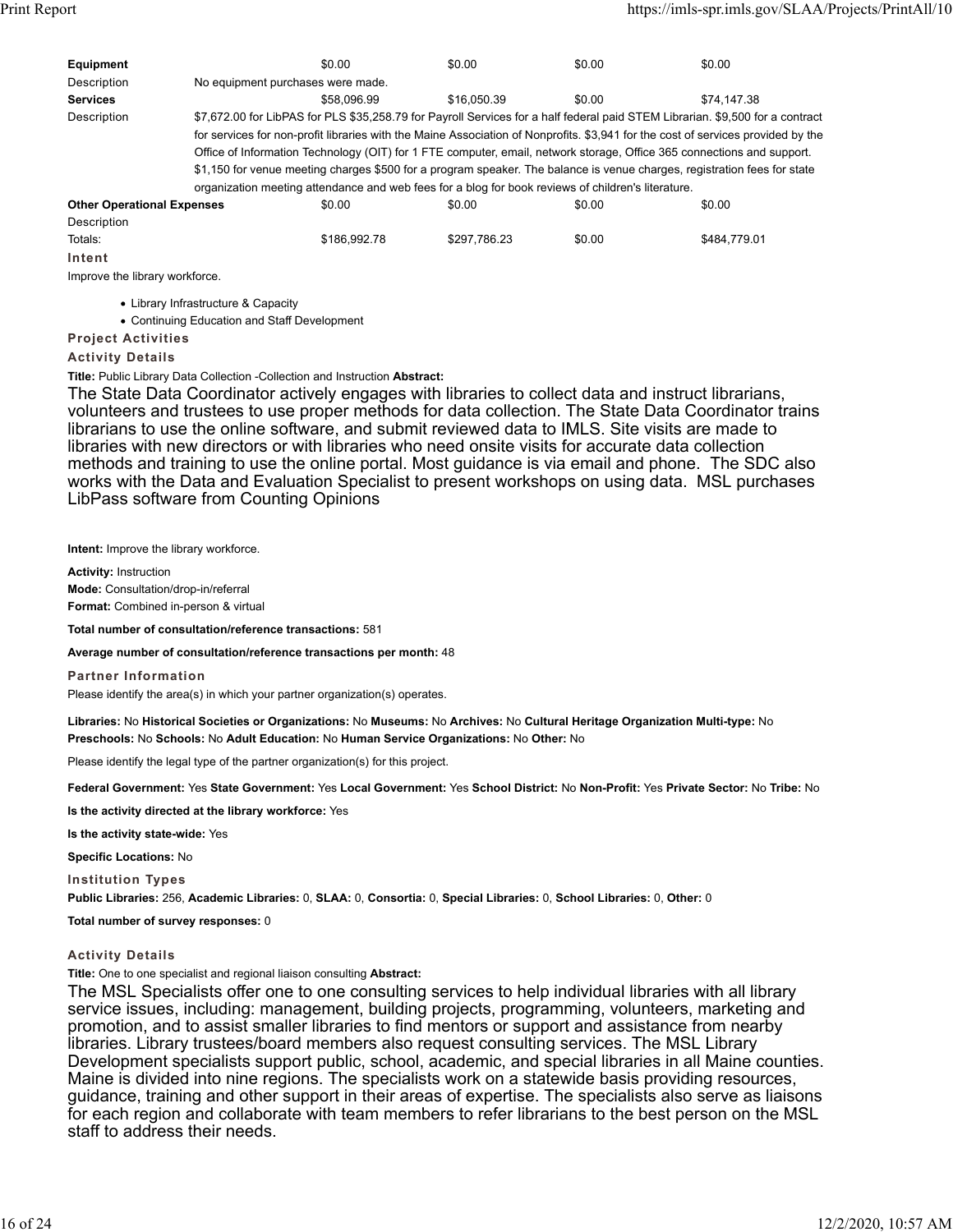**Intent:** Improve the library workforce.

**Activity:** Instruction **Mode:** Consultation/drop-in/referral

**Format:** Combined in-person & virtual

**Total number of consultation/reference transactions:** 3,819

**Average number of consultation/reference transactions per month:** 318

**Partner Information**

Please identify the area(s) in which your partner organization(s) operates.

**Libraries:** No **Historical Societies or Organizations:** No **Museums:** No **Archives:** No **Cultural Heritage Organization Multi-type:** No **Preschools:** No **Schools:** No **Adult Education:** No **Human Service Organizations:** No **Other:** No

Please identify the legal type of the partner organization(s) for this project.

**Federal Government:** No **State Government:** No **Local Government:** Yes **School District:** Yes **Non-Profit:** Yes **Private Sector:** No **Tribe:** No

**Is the activity directed at the library workforce:** Yes

**Is the activity state-wide:** Yes

**Specific Locations:** No

**Institution Types**

**Public Libraries:** 256, **Academic Libraries:** 33, **SLAA:** 1, **Consortia:** 0, **Special Libraries:** 43, **School Libraries:** 513, **Other:** 0

**Total number of survey responses:** 0

#### **Project Outcomes**

### **List any important outcomes or findings not previously reported:**

Outcomes for this program • Increase in regional meetings and collaborations to improve library services. Within the reporting period all regional liaisons had held at least one meeting. Quarterly email communications from the regional liaisons go out to each region. The Statewide Maine Library Advisory Council, with representation from the nine regions and all library types, began their work early 2018. Going forward, this council will engage with libraries and the state libraries to identify areas for CE and suggestions to the state library and/or the Maine Library Commission regarding initiatives and issues faced by libraries (either regionally – or statewide.)

#### **Please briefly describe the importance of these outcomes and findings for future program planning:**

We had hoped that regional meetings would increase participation – and although this has happened in some of the regions, we haven't seen an increase in all regions.

#### **Explain one or two of the most significant lessons learned for others wanting to adopt any facets of this project:**

Even if you think you have communicated changes – it must be reinforced at every possible meeting and opportunity. We continue to communicate at every opportunity to all library types about the new regional model.

**Do you anticipate continuing this project after the current reporting period ends?** Yes

**Do you anticipate any change in level of effort in managing this project?** No

**Do you anticipate changing the types of activities and objectives addressed by the project?** No

**Was an evaluation conducted for this project?** No

Exemplary: No

**Project Tags**

**Project Information**

Fiscal Year: 2018 State: ME Version: 2 SPR Project Code: 2018-ME-81583

Title: Maine School and Library Network (MSLN) State Project Code: Start Date: 10/01/2017 End Date: 09/30/2019 Status: Accepted

Abstract: This partnership manages the Maine School and Library Network (MSLN), the statewide telecommunications and Internet delivery system for public libraries and K12 schools in Maine and provides E-rate coordinator services to libraries so they can benefit from Universal Service Fund. LSTA funds are used to support salary for the State Library E-rate Coordinator and Library Development Director who work with Networkmaine and libraries. Work is done through the Networkmaine Advisory Council and consists of planning, funding, compliance, the application process and managing the overall Maine School and Library Network (MSLN). The network and library connections are funded by the federal Universal Service Fund (federal e-rate program) and the Maine Telecommunications Education Access Fund (MTEAF). (state e-rate program). The Networkmaine Council Memorandum of Understanding was signed by the Maine Commissioner of Education, the Maine State Librarian, the State of Maine Chief Information Officer and the Chief Information Officer of the University of Maine System and is quoted below: "Networkmaine is a unit of the University of Maine System (UMS)…Networkmaine shall operate and manage a statewide telecommunications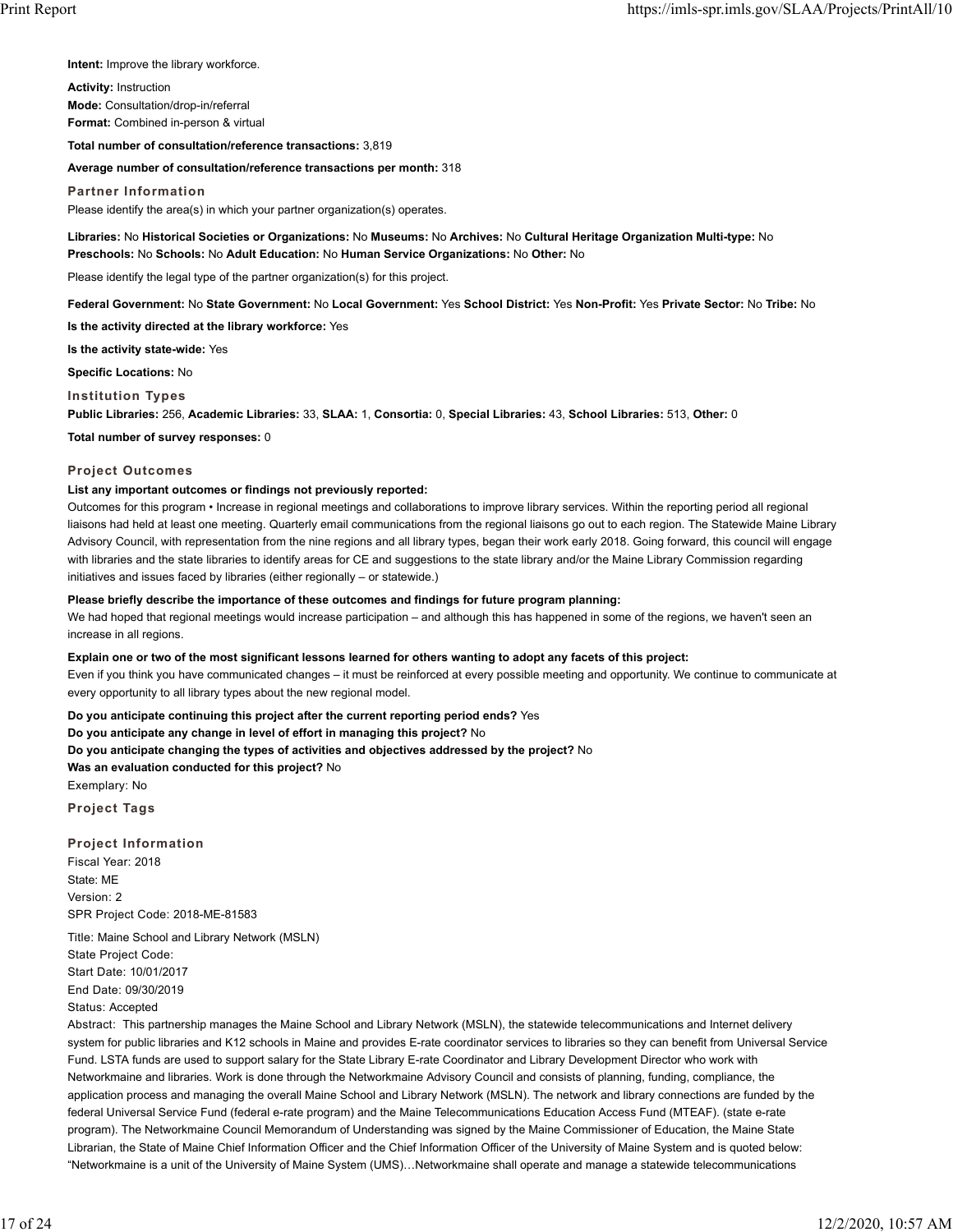delivery system developed to support education, research, public service, government and economic development…Networkmaine shall act as the Maine School and Library (MSLN) consortium authority and will be responsible for making necessary certifications and for responding to Universal Service Administrative Company (USAC) inquiries on behalf of the eligible consortium members during both pre and post commitment processes."

State Goal: Expand library resource sharing and services for all Maine residents

### **Project Director**

Director Name: Janet McKenney; Director Phone: 208-287-5603; Director Email: janet.mckenney@maine.gov

#### **Grantee Information**

Grantee: Maine State Library

#### **Additional Materials**

- http://networkmaine.net/
- 2018-2019 MSLN Report to the PUC Final.pdf
- http://www.maine.gov/msl/erate/about.shtml
- http://www.msln.net/

#### **Budgets**

|                                   |                                                                                                                             | <b>LSTA</b>                                                                   | <b>MATCH-State</b>                                                                                                               | <b>MATCH-Other</b> | <b>Total</b> |  |  |  |
|-----------------------------------|-----------------------------------------------------------------------------------------------------------------------------|-------------------------------------------------------------------------------|----------------------------------------------------------------------------------------------------------------------------------|--------------------|--------------|--|--|--|
| <b>Salaries/Wages/Benefits</b>    |                                                                                                                             | \$69,000.75                                                                   | \$0.00                                                                                                                           | \$0.00             | \$69,000.75  |  |  |  |
| Description                       |                                                                                                                             |                                                                               | LSTA salaries/wages/benefits are for 1.17FTE for E-rate/Technology Coordinator and Library Development Director.                 |                    |              |  |  |  |
| <b>Consultant Fees</b>            |                                                                                                                             | \$0.00                                                                        | \$0.00                                                                                                                           | \$0.00             | \$0.00       |  |  |  |
| Description                       | No consultant fees                                                                                                          |                                                                               |                                                                                                                                  |                    |              |  |  |  |
| <b>Travel</b>                     |                                                                                                                             | \$987.78                                                                      | \$0.00                                                                                                                           | \$0.00             | \$987.78     |  |  |  |
| Description                       |                                                                                                                             |                                                                               | Travel is for E-rate Coordinator's travel in state to libraries to assist and troubleshoot wireless connections and consult with |                    |              |  |  |  |
|                                   |                                                                                                                             |                                                                               | networking issues. Mileage, rental of state vehicle, hotels and meal reimbursement.                                              |                    |              |  |  |  |
| <b>Supplies/Materials</b>         |                                                                                                                             | \$309.08                                                                      | \$0.00                                                                                                                           | \$0.00             | \$309.08     |  |  |  |
| Description                       |                                                                                                                             | Expenses for office supplies and some minor network troubleshooting hardware. |                                                                                                                                  |                    |              |  |  |  |
| Equipment                         |                                                                                                                             | \$0.00                                                                        | \$0.00                                                                                                                           | \$0.00             | \$0.00       |  |  |  |
| Description                       | No equipment                                                                                                                |                                                                               |                                                                                                                                  |                    |              |  |  |  |
| <b>Services</b>                   |                                                                                                                             | \$3.940.05                                                                    | \$0.00                                                                                                                           | \$0.00             | \$3,940.05   |  |  |  |
| Description                       | Cost for services provided by the Office of Information Technology (OIT) for 1 FTE computer, email, network storage, Office |                                                                               |                                                                                                                                  |                    |              |  |  |  |
|                                   | 365 connections and support.                                                                                                |                                                                               |                                                                                                                                  |                    |              |  |  |  |
| <b>Other Operational Expenses</b> |                                                                                                                             | \$0.00                                                                        | \$0.00                                                                                                                           | \$0.00             | \$0.00       |  |  |  |
| Description                       |                                                                                                                             |                                                                               |                                                                                                                                  |                    |              |  |  |  |
| Totals:                           |                                                                                                                             | \$74,237.66                                                                   | \$0.00                                                                                                                           | \$0.00             | \$74,237.66  |  |  |  |
| Intent                            |                                                                                                                             |                                                                               |                                                                                                                                  |                    |              |  |  |  |

Improve users' ability to discover information resources.

- Digital Literacy
- Broadband adoption

# **Project Activities**

**Activity Details**

**Title:** E-rate Coordinator Support and Instruction **Abstract:**

The MSL E-rate and technology consultant works with libraries statewide on e-rate applications, technology issues and emerging technologies education and training. This includes phone, webinars and e-rate deadline reminders for the e-rate applications for new Category 2 services as well as the applications through Networkmaine for Maine School and Library Network transport and Internet services.

**Intent:** Improve users' ability to discover information resources.

**Activity:** Instruction **Mode:** Consultation/drop-in/referral **Format:** Combined in-person & virtual

**Total number of consultation/reference transactions:** 52

#### **Average number of consultation/reference transactions per month:** 4

#### **Partner Information**

Please identify the area(s) in which your partner organization(s) operates.

**Libraries:** No **Historical Societies or Organizations:** No **Museums:** No **Archives:** No **Cultural Heritage Organization Multi-type:** No **Preschools:** No **Schools:** No **Adult Education:** No **Human Service Organizations:** No **Other:** No

Please identify the legal type of the partner organization(s) for this project.

**Federal Government:** No **State Government:** No **Local Government:** No **School District:** No **Non-Profit:** No **Private Sector:** No **Tribe:** No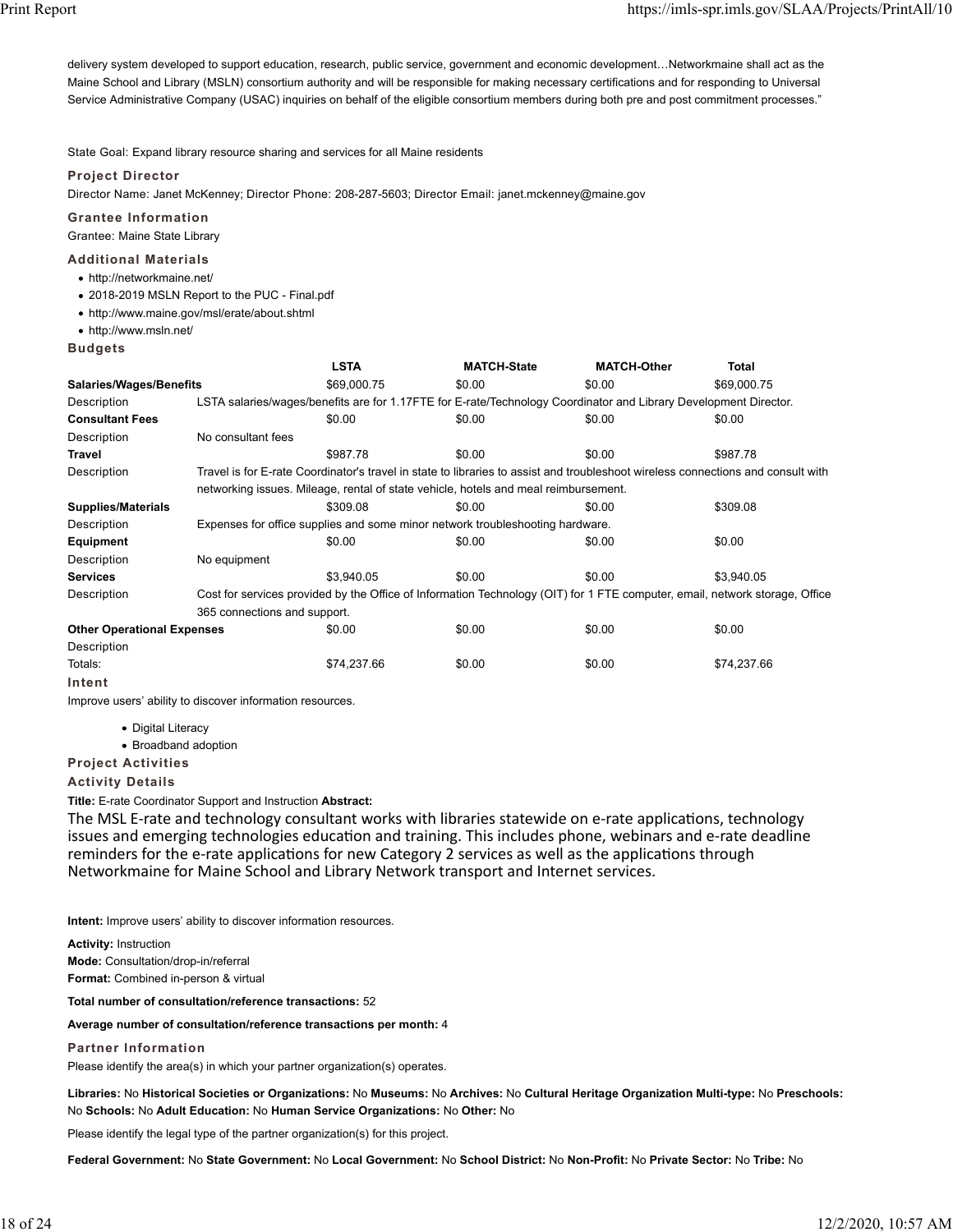**Is the activity directed at the library workforce:** Yes

**Is the activity state-wide:** Yes

**Specific Locations:** No

**Institution Types Public Libraries:** 236, **Academic Libraries:** 0, **SLAA:** 0, **Consortia:** 0, **Special Libraries:** 0, **School Libraries:** 0, **Other:** 0

**Total number of survey responses:** 0

### **Activity Details**

**Title:** Networkmaine Advisory Council-MSLN Management **Abstract:**

This activity represents time invested by the Director of Library Development and the Library E-rate Coordinator for management, compliance, planning and evaluation of the Maine School and Library Network. The Maine State Library, along with the Maine Department of Education and with support of the Networkmaine Council present a budget to the Public Utilities Commission each year for use of the Maine Telecommunications Education Access Fund (MTEAF) .The E-rate Coordinator spends time during the MSLN/E-rate application process determining eligibility and compliance for libraries as well as ensuring the proper paperwork is signed and submitted. The Library Development Director attends all Advisory Council Meetings for project planning, budget, and report submission to the Maine PUC. The Director of Library Development also serves as part of the RFP review team every three years.

**Intent:** Improve users' ability to discover information resources.

**Activity:** Planning & Evaluation **Mode:** Prospective **Format:** In-house

**Number of evaluations and/or plans funded:** 1

**Number of funded evaluation and/or plans completed:** 1

**Partner Information**

Please identify the area(s) in which your partner organization(s) operates.

**Libraries:** No **Historical Societies or Organizations:** No **Museums:** No **Archives:** No **Cultural Heritage Organization Multi-type:** No **Preschools:** No **Schools:** No **Adult Education:** No **Human Service Organizations:** No **Other:** No

Please identify the legal type of the partner organization(s) for this project.

**Federal Government:** Yes **State Government:** Yes **Local Government:** No **School District:** Yes **Non-Profit:** Yes **Private Sector:** No **Tribe:** No

**Is the activity directed at the library workforce:** No

**For a targeted group or for the general population:** General **Geographic community of the targeted group:** Urban, Suburban, Rural **For what age groups:**

**Is the activity state-wide:** Yes

**Specific Locations:** No

**Institution Types**

**Public Libraries:** 236, **Academic Libraries:** 0, **SLAA:** 0, **Consortia:** 0, **Special Libraries:** 0, **School Libraries:** 0, **Other:** 0

**Total number of survey responses:** 0

### **Project Outcomes**

### **List any important outcomes or findings not previously reported:**

Funding for the MSLN was stabilized with the passage of LD 256 for the 2018-19 E-rate funding year. The E-rate coordinator is working with libraries to upgrade wireless hardware utilizing e-rate or local funds so statistics can be gathered locally for PLS. Currently 28% of MSLN libraries have adequate hardware to count these statistics.

#### **Please briefly describe the importance of these outcomes and findings for future program planning:**

The MSL initiative last year provided 20 small libraries with a low cost wireless. MSL continues efforts each year to assist MSLN libraries with wireless hardware grants from the Maine Public Library Tax Fund and assistance from the E-rate/Technology Coordinator. Larger libraries are pursuing higher end equipment through the USAC e-rate program with MSL guidance.

**Explain one or two of the most significant lessons learned for others wanting to adopt any facets of this project:**

In Maine, this is a very high-touch effort since most of our libraries do not have nor can afford technology consulting for these services. We are also working with regional partners for different funding streams for rural libraries.

**Do you anticipate continuing this project after the current reporting period ends?** Yes

**Do you anticipate any change in level of effort in managing this project?** No

**Do you anticipate changing the types of activities and objectives addressed by the project?** Yes

We are aligning the new technology requirements for the PLS with the work in this program.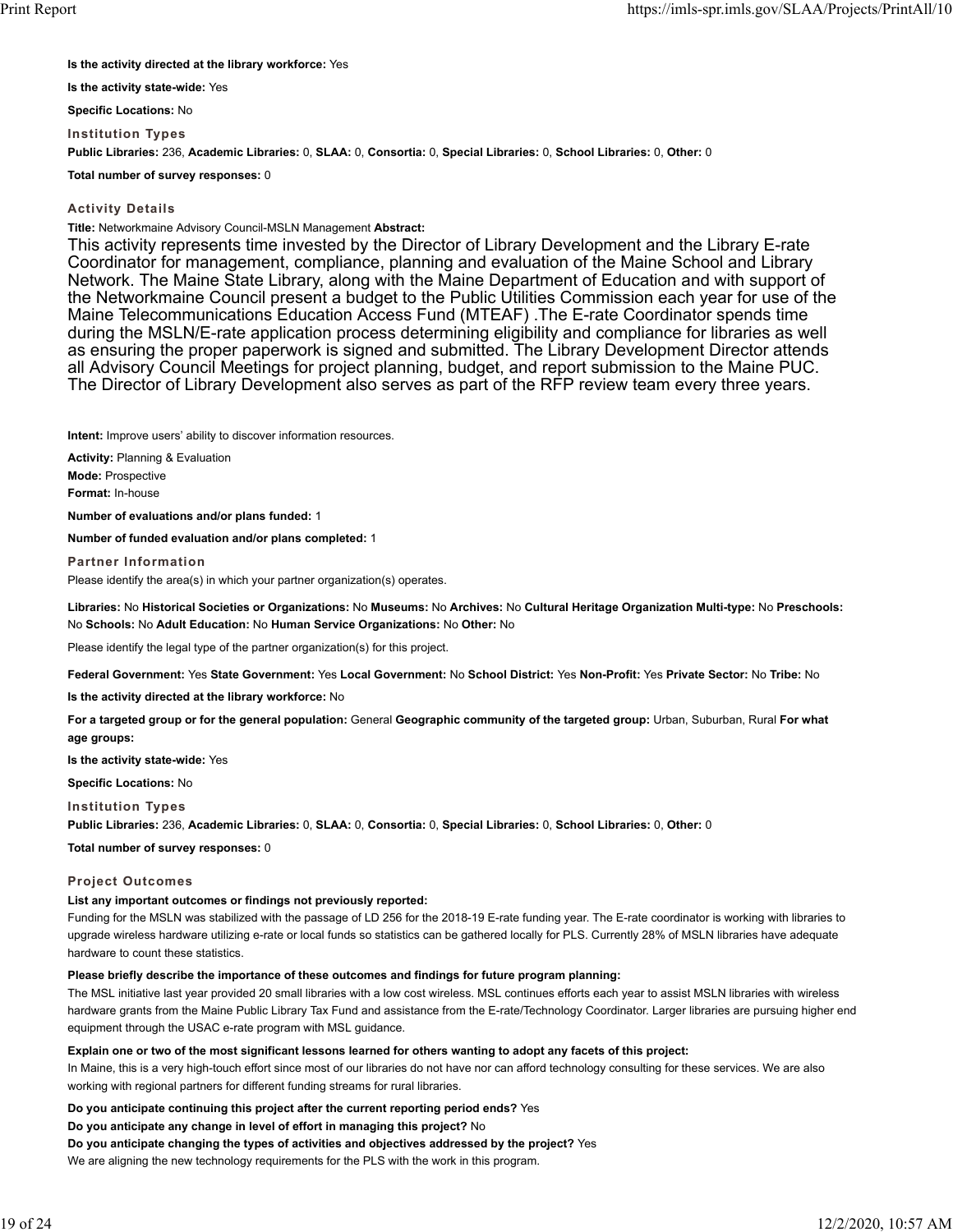#### **Was an evaluation conducted for this project?** No

Exemplary: Yes;

**Project Tags** MSLN, E-rate

### **Project Information**

Fiscal Year: 2018 State: ME Version: 1 SPR Project Code: 2018-ME-81584

Title: Continuing Education State Project Code: Start Date: 10/01/2017 End Date: 09/30/2019

Status: Accepted

Abstract: Seventy percent of Maine's library directors do not hold an MLIS degree and staff percentages are similar Continuing education is a critical component of MSL's mission to make libraries stronger MSL offers the Voluntary Public Librarian Certification program as well as annual continuing education events to meet this goal

State Goal: Improve the Maine library workforce via continuing education, professional development and leadership opportunities

#### **Project Director**

Director Name: Stephanie Zurinski; Director Phone: 2072875632; Director Email: stephanie.zurinski@maine.gov

**Grantee Information** Grantee: Maine State Library

#### **Additional Materials**

https://www.maine.gov/msl/libs/ce/libcert.shtml

https://my.nicheacademy.com/mslstaff

#### **Budgets**

|                                |                                                                                                                               | <b>LSTA</b>                                                                   | <b>MATCH-State</b> | <b>MATCH-Other</b> | <b>Total</b> |  |  |  |
|--------------------------------|-------------------------------------------------------------------------------------------------------------------------------|-------------------------------------------------------------------------------|--------------------|--------------------|--------------|--|--|--|
| <b>Salaries/Wages/Benefits</b> |                                                                                                                               | \$0.00                                                                        | \$99.195.52        | \$0.00             | \$99,195.52  |  |  |  |
| Description                    |                                                                                                                               | The Continuing Education Coordinator salary serves as match for this program. |                    |                    |              |  |  |  |
| <b>Consultant Fees</b>         |                                                                                                                               | \$0.00                                                                        | \$0.00             | \$0.00             | \$0.00       |  |  |  |
| Description                    | No consultant fees.                                                                                                           |                                                                               |                    |                    |              |  |  |  |
| <b>Travel</b>                  |                                                                                                                               | \$0.00                                                                        | \$0.00             | \$0.00             | \$0.00       |  |  |  |
| Description                    |                                                                                                                               | No travel for this program.                                                   |                    |                    |              |  |  |  |
| <b>Supplies/Materials</b>      |                                                                                                                               | \$0.00                                                                        | \$0.00             | \$0.00             | \$0.00       |  |  |  |
| Description                    | No supplies                                                                                                                   |                                                                               |                    |                    |              |  |  |  |
| Equipment                      |                                                                                                                               | \$0.00                                                                        | \$0.00             | \$0.00             | \$0.00       |  |  |  |
| Description                    | No equipment                                                                                                                  |                                                                               |                    |                    |              |  |  |  |
| <b>Services</b>                |                                                                                                                               | \$11.489.14                                                                   | \$10,000.00        | \$0.00             | \$21.489.14  |  |  |  |
| Description                    | \$1,656.42 for venue rentals and refreshments \$500.00 for a program presenter \$5,150.00 for Wejunction content for the      |                                                                               |                    |                    |              |  |  |  |
|                                | Voluntary Library Certification Program \$2,578.19 for MSL Specilaist staff to attend ALA Library Management classes \$909.70 |                                                                               |                    |                    |              |  |  |  |

for Sign Up calendar for CE events. \$694.83 for Adobe Presenter subscription

| TOT ORIGINAL TOT OF OVOITO, QUOTION NUODOT TOOCHIOI CUDOCHIPIONI |                               |             |              |        |              |  |
|------------------------------------------------------------------|-------------------------------|-------------|--------------|--------|--------------|--|
| <b>Other Operational Expenses</b>                                |                               | \$0.00      | \$0.00       | \$0.00 | \$0.00       |  |
| <b>Description</b>                                               | No other operational expenses |             |              |        |              |  |
| Totals:                                                          |                               | \$11.489.14 | \$109.195.52 | \$0.00 | \$120.684.66 |  |
| Intent                                                           |                               |             |              |        |              |  |

Improve the library workforce.

Library Skills

**Project Activities**

#### **Activity Details**

**Title:** Voluntary Public Librarian Certification Program **Abstract:**

To meet the needsof Maine's public library staff, the Maine State Library has developed a three-level voluntary certification program comprised of online courses, archivedwebinars, workshops and special institutes. Library directors and personnel whodo not have formal training in library science start with Basic Certificationtraining. All the courses are aligned with the American Library Association(ALA) Core Competencies and the 21st Century Skills matrices. Intermediate andAdvanced Certification build on the work done at the basic level and allows thelibrarian to explore these topic areas in more depth by choosing electives ineach subject area. Once a certification level is achieved, the librarian isrequired to attend or complete 5 classes, webinars or workshops each year tomaintain that level of certification. School Library Media Specialists and EdTechs can use these courses toward recertification. The MSL contracts withWebJunction for content and also utilizes free content developed by other statelibraries and national organizations

**Intent:** Improve the library workforce.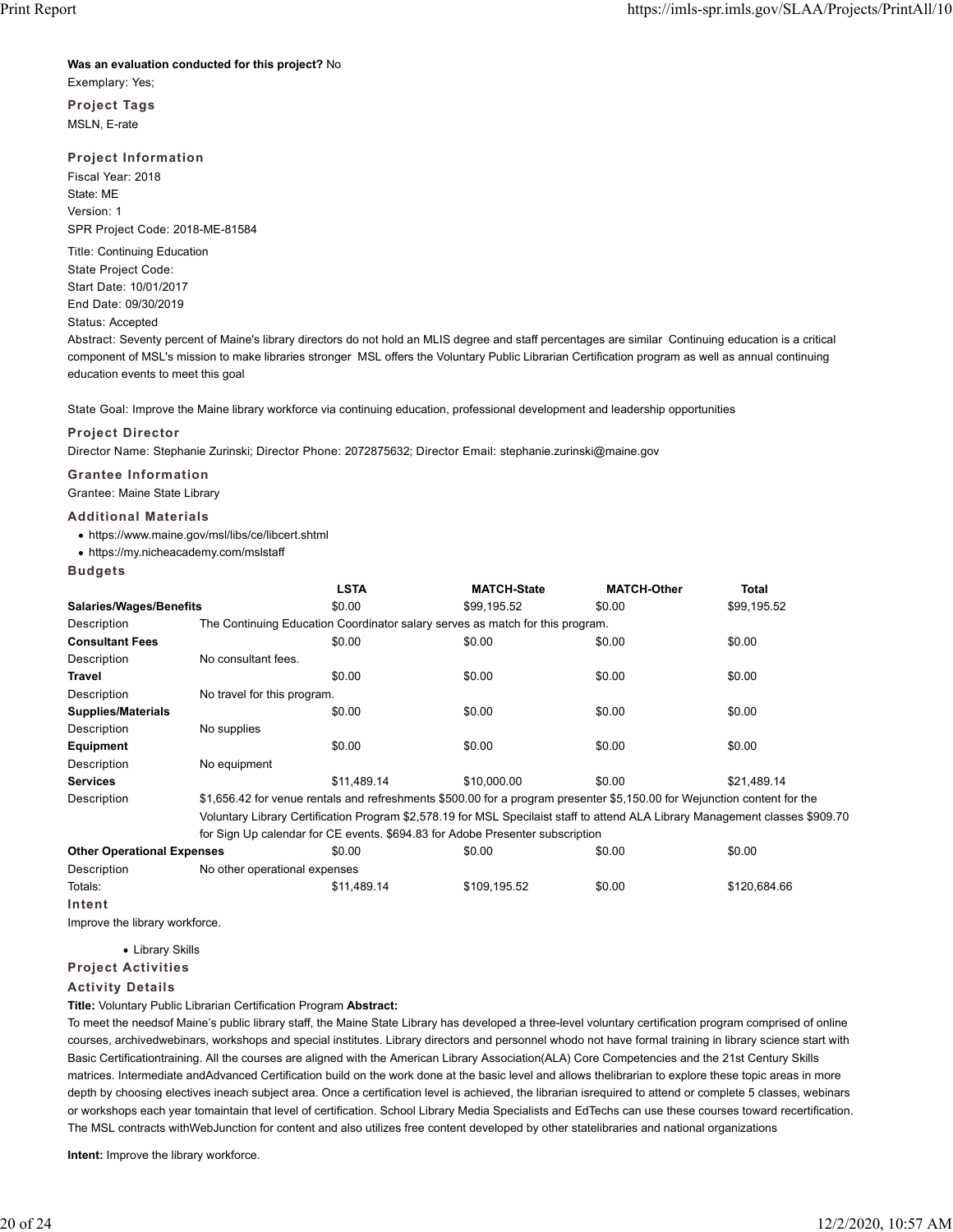**Activity:** Instruction **Mode:** Program **Format:** Virtual

**Session length (minutes):** 60

**Number of sessions in program:** 931

**Average number in attendance per session:** 1

**Number of times program administered:** 33

**Partner Information** Please identify the area(s) in which your partner organization(s) operates.

**Libraries:** Yes **Historical Societies or Organizations:** No **Museums:** No **Archives:** No **Cultural Heritage Organization Multi-type:** No **Preschools:** No **Schools:** Yes **Adult Education:** No **Human Service Organizations:** No **Other:** No

Please identify the legal type of the partner organization(s) for this project.

**Federal Government:** No **State Government:** Yes **Local Government:** Yes **School District:** Yes **Non-Profit:** Yes **Private Sector:** No **Tribe:** No

**Is the activity directed at the library workforce:** Yes

**Is the activity state-wide:** Yes

**Specific Locations:** No

**Institution Types**

**Public Libraries:** 256, **Academic Libraries:** 33, **SLAA:** 1, **Consortia:** 0, **Special Libraries:** 43, **School Libraries:** 513, **Other:** 0

#### **Total number of survey responses:** 32

I learned something by participating in this library activity. **SD:** 0 | **D:** 0 | **NA/ND:** 0 | **A:** 9 | **SA:** 23 | **NR:** 0

I feel more confident about what I just learned. **SD:** 0 | **D:** 0 | **NA/ND:** 0 | **A:** 17 | **SA:** 14 | **NR:** 1

I intend to apply what I just learned. **SD:** 0 | **D:** 0 | **NA/ND:** 2 | **A:** 11 | **SA:** 19 | **NR:** 0

Applying what I learned will help improve library services to the public. **SD:** 0 | **D:** 0 | **NA/ND:** 1 | **A:** 10 | **SA:** 19 | **NR:** 2

#### **Activity Details**

**Title:** Regional and Statewide Continuing Education Events **Abstract:**

The Maine State Library holds awide variety of Continuing Education Programs directed at library staffstatewide. Highlights include two Council meetings, the Reading Round Up of Children's Literature, the New Public Library Directors' Orientation, and regional events targeted at various audiences: public library directors,reference, IT, adult services, youth services, school librarians, etc.

The Regional District Council meetings are required by Maine State Law and focus on specific professionaldevelopment topics of interest to all types of libraries. Council meetings areheld twice a year in Fall and Spring. Twenty-two meetings were held across the state from July 1, 2017 to June 30, 2018.

Program topics include:

Verbal Judo

New Directors Institute

Hands-on STEM

Library Board Bootcamp

Building Better Messages About Library Impact

Reading Roundup of Children's Literature

**Intent:** Improve the library workforce.

**Activity:** Instruction

**Mode:** Program

**Format:** In-person

**Session length (minutes):** 300

**Number of sessions in program:** 13

**Average number in attendance per session:** 39

**Number of times program administered:** 39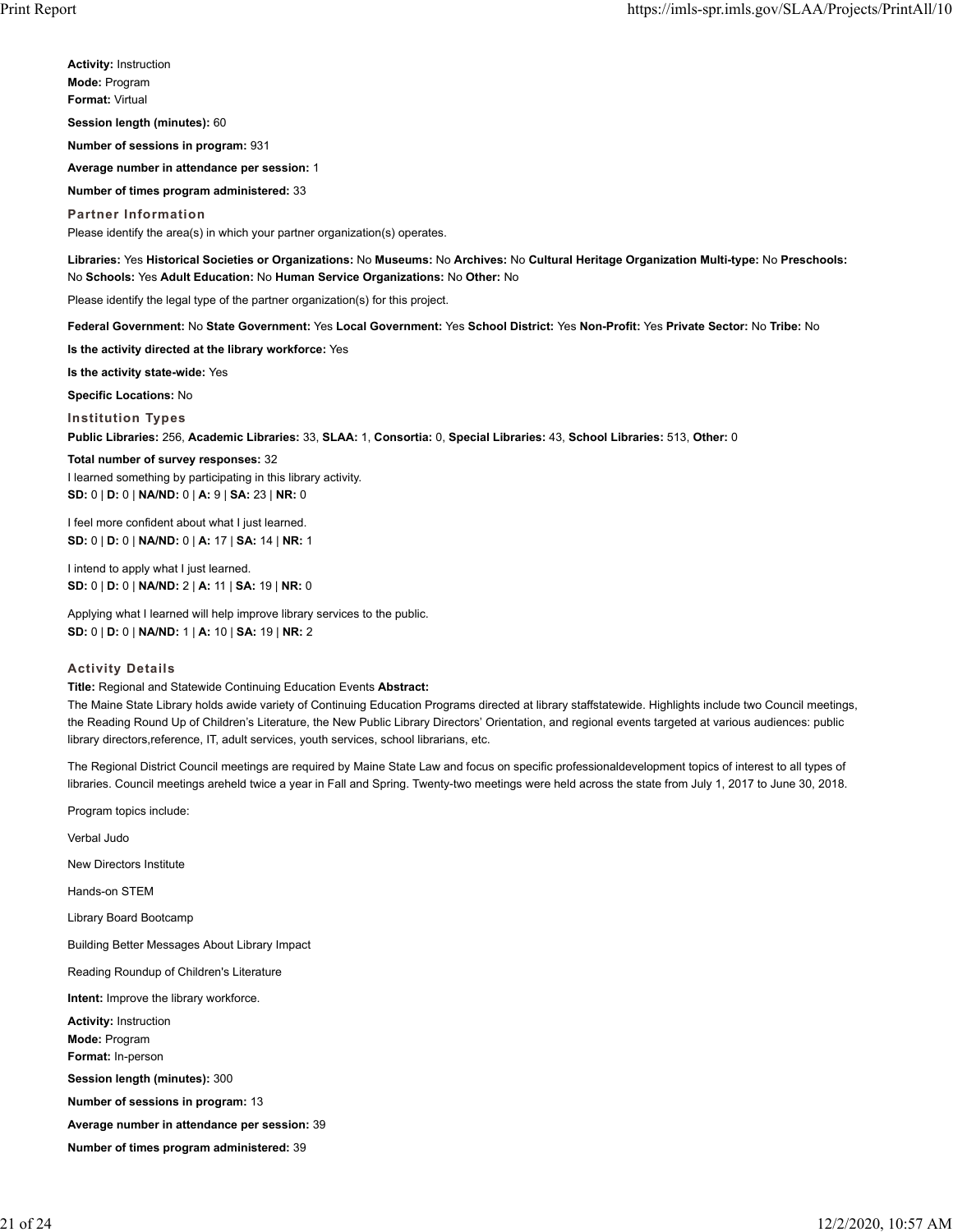### **Partner Information**

Please identify the area(s) in which your partner organization(s) operates.

**Libraries:** Yes **Historical Societies or Organizations:** No **Museums:** No **Archives:** No **Cultural Heritage Organization Multi-type:** No **Preschools:** No **Schools:** Yes **Adult Education:** No **Human Service Organizations:** No **Other:** No

Please identify the legal type of the partner organization(s) for this project.

**Federal Government:** No **State Government:** Yes **Local Government:** Yes **School District:** Yes **Non-Profit:** Yes **Private Sector:** No **Tribe:** No

**Is the activity directed at the library workforce:** Yes

**Is the activity state-wide:** Yes

**Specific Locations:** No

**Institution Types**

**Public Libraries:** 256, **Academic Libraries:** 33, **SLAA:** 1, **Consortia:** 0, **Special Libraries:** 43, **School Libraries:** 513, **Other:** 0

**Total number of survey responses:** 122

I learned something by participating in this library activity. **SD:** 0 | **D:** 0 | **NA/ND:** 2 | **A:** 34 | **SA:** 57 | **NR:** 29

I feel more confident about what I just learned. **SD:** 0 | **D:** 1 | **NA/ND:** 8 | **A:** 42 | **SA:** 37 | **NR:** 34

I intend to apply what I just learned. **SD:** 0 | **D:** 12 | **NA/ND:** 5 | **A:** 36 | **SA:** 46 | **NR:** 23

Applying what I learned will help improve library services to the public. **SD:** 1 | **D:** 0 | **NA/ND:** 7 | **A:** 42 | **SA:** 41 | **NR:** 31

### **Project Outcomes**

### **List any important outcomes or findings not previously reported:**

Our goal of providing both statewide meetings and smaller regional meetings has been successful but labor intensive.

**Please briefly describe the importance of these outcomes and findings for future program planning:** We have increased participation at regional meetings from librarians that cannot travel. regional meetings also provide public, K-12 and academic libraries opportunities to network.

**Explain one or two of the most significant lessons learned for others wanting to adopt any facets of this project:**

Libraries want to meet and network but lack leadership regionally to accomplish this task on their own. We continue to facilitate these meetings.

**Do you anticipate continuing this project after the current reporting period ends?** Yes

**Do you anticipate any change in level of effort in managing this project?** No

**Do you anticipate changing the types of activities and objectives addressed by the project?** No

**Was an evaluation conducted for this project?** No

Exemplary: No

**Project Tags**

**Project Information** Fiscal Year: 2018 State: ME Version: 2 SPR Project Code: 2018-ME-81585

Title: Procurement, Evaluation and Selection of Online Content: Databases and Learning Tools

State Project Code: Start Date: 10/01/2017 End Date: 09/30/2019 Status: Accepted

Abstract: The Maine State Library uses federal funds to purchaseand/or subscribe to online content that

includes databases and other online learning services forthe benefit of Maine resident for lifelong learning. The Digital Maine Libraryprovides access to over 80 online paid and free resources that provide Maineresidents the ability to search a variety of resources at individually orcollectively for information. Online content covers a choice of subjects in avariety of resource types targeted for different populations. Access is via geo-location for authenticationplus library card barcode when geo-location fails.

Resources include a collection of full text articles andabstracts from magazines,

newspapers, journals and reference books; online learningfor test-taking, skill building, language learning and computer and digitalliteracy skills.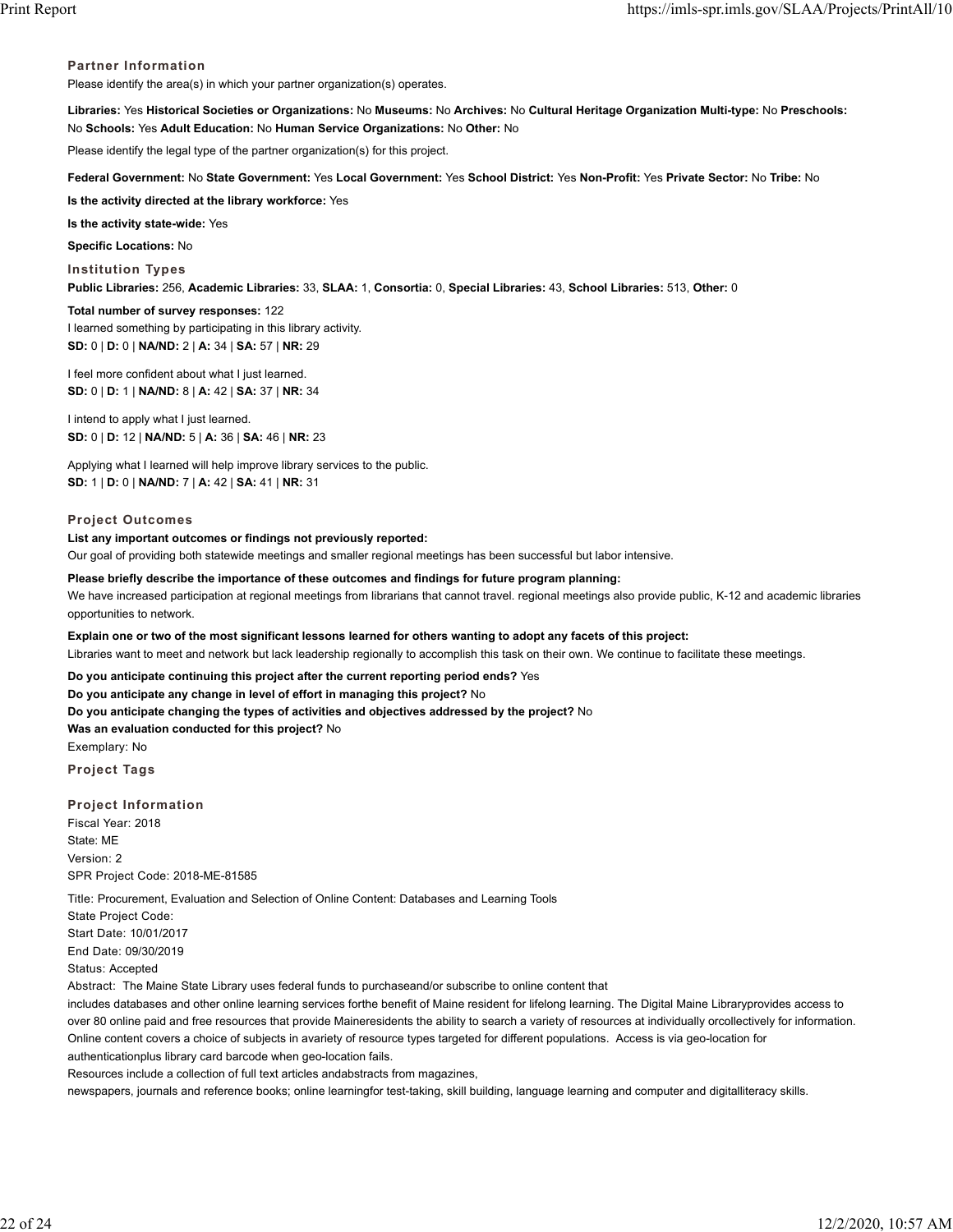State Goal: Expand and enhance life-long learning opportunites for Maine residents

### **Project Director**

Director Name: Janet McKenney; Director Phone: 2072875603; Director Email: janet.mckenney@maine.gov

**Grantee Information**

Grantee: Maine State Library

### **Additional Materials**

https://library.digitalmaine.org/

**Budgets**

|                           |                                                                                                                                     | <b>LSTA</b>                                                                 | <b>MATCH-State</b> | <b>MATCH-Other</b> | <b>Total</b> |  |  |  |
|---------------------------|-------------------------------------------------------------------------------------------------------------------------------------|-----------------------------------------------------------------------------|--------------------|--------------------|--------------|--|--|--|
| Salaries/Wages/Benefits   |                                                                                                                                     | \$5,300.76                                                                  | \$0.00             | \$0.00             | \$5,300.76   |  |  |  |
| Description               |                                                                                                                                     | Salary is for the Library Development Director time to manage this project. |                    |                    |              |  |  |  |
| <b>Consultant Fees</b>    |                                                                                                                                     | \$0.00                                                                      | \$0.00             | \$0.00             | \$0.00       |  |  |  |
| Description               | No consultant fees                                                                                                                  |                                                                             |                    |                    |              |  |  |  |
| Travel                    |                                                                                                                                     | \$0.00                                                                      | \$0.00             | \$0.00             | \$0.00       |  |  |  |
| Description               | No travel.                                                                                                                          |                                                                             |                    |                    |              |  |  |  |
| <b>Supplies/Materials</b> |                                                                                                                                     | \$0.00                                                                      | \$0.00             | \$0.00             | \$0.00       |  |  |  |
| Description               | No supplies.                                                                                                                        |                                                                             |                    |                    |              |  |  |  |
| Equipment                 |                                                                                                                                     | \$0.00                                                                      | \$0.00             | \$0.00             | \$0.00       |  |  |  |
| Description               | No equipment                                                                                                                        |                                                                             |                    |                    |              |  |  |  |
| <b>Services</b>           |                                                                                                                                     | \$88,940.05                                                                 | \$278.705.16       | \$0.00             | \$367.645.21 |  |  |  |
| Description               | \$85,000 is the cost for Learning Express Library and the Computer Skills Center. \$3940.05 is for the cost of services provided by |                                                                             |                    |                    |              |  |  |  |
|                           | the Office of before other Technology (OIT) foother committee and included attacks. Office OOT commentation on the manufacture      |                                                                             |                    |                    |              |  |  |  |

the Office of Information Technology (OIT) for the computer, email, network storage, Office 365 connections and support for the Library Development Director. Match of \$278,705.16 is for content from Pronunciator, EBSCO and WorldBook.

| <b>Other Operational Expenses</b> | \$0.00      | \$0.00       | \$0.00 | \$0.00       |
|-----------------------------------|-------------|--------------|--------|--------------|
| Description                       |             |              |        |              |
| Totals:                           | \$94,240.81 | \$278.705.16 | \$0.00 | \$372.945.97 |
| Intent                            |             |              |        |              |

Improve users' general knowledge and skills.

Curriculum support

General (select only for electronic databases or other data sources)

**Project Activities**

**Activity Details**

#### **Title:** RFP for Content **Abstract:**

In2018, The Maine State Library used the state's RFP procurement process toselect a vendor for the core general resources and another RFP to establish aPre-Qualified vendor list to obtain the best pricing from vendors for onlineresources not part of the core state package.

Gale/Cengage was the successfulbidder for the core general services. Other content has been contracted withEBSCO, ProQuest, Pronunciator, Springer and Niche Academy.

x **Intent:** Improve users' general knowledge and skills.

**Activity:** Content **Mode:** Acquisition **Format:** Digital **Number of hardware acquired:** 0 **Number of software acquired:** 0 **Number of licensed databases acquired:** 59 **Number of print materials (books & government documents) acquired:** 0 **Number of electronic materials acquired:** 0 **Number of audio/visual units (audio discs, talking books, other recordings) acquired:** 0 **Partner Information** Please identify the area(s) in which your partner organization(s) operates.

**Libraries:** No **Historical Societies or Organizations:** No **Museums:** No **Archives:** No **Cultural Heritage Organization Multi-type:** No **Preschools:** No **Schools:** No **Adult Education:** No **Human Service Organizations:** No **Other:** No

Please identify the legal type of the partner organization(s) for this project.